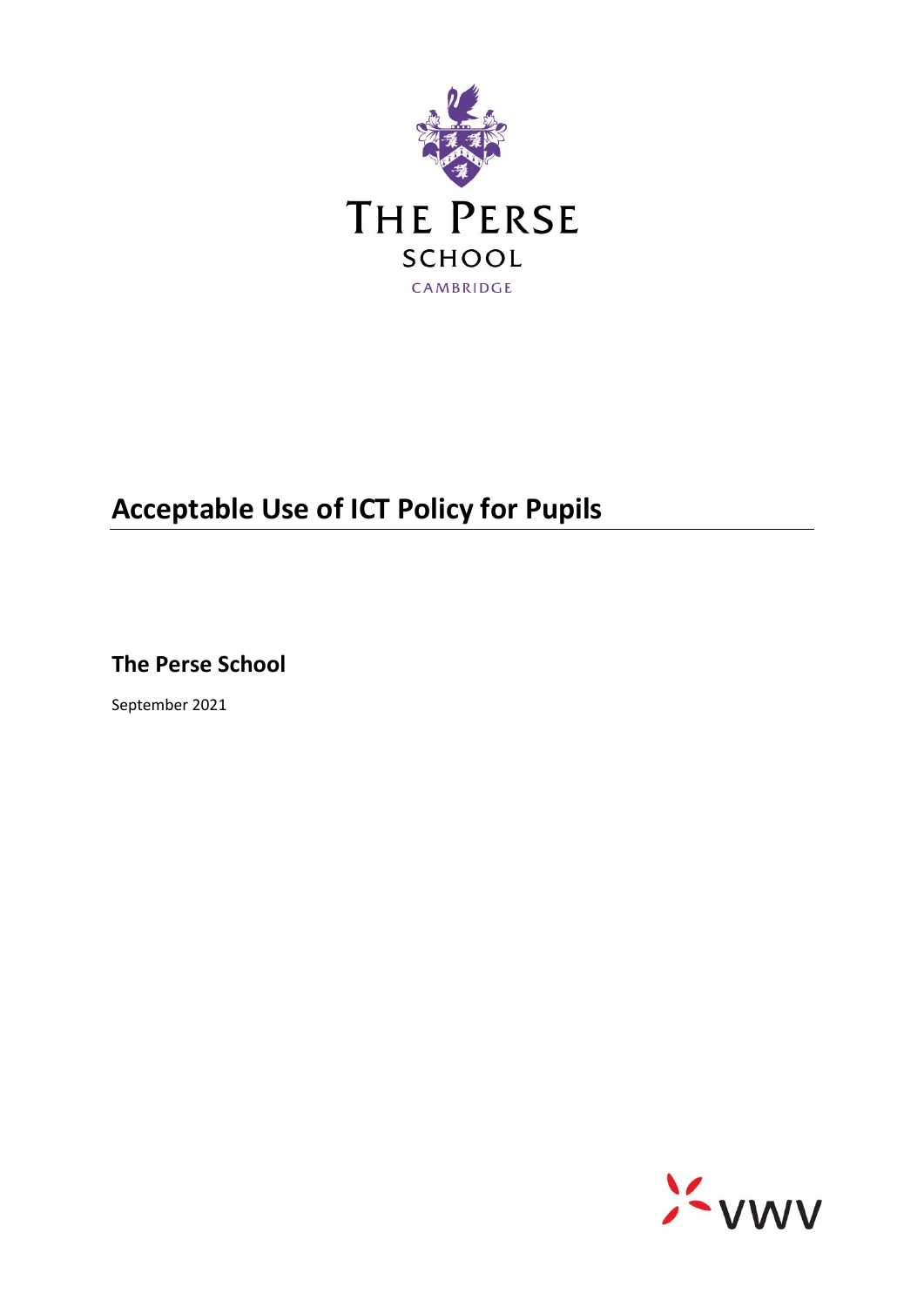#### **Contents**

#### Clause

| 3  |  |
|----|--|
|    |  |
| 5  |  |
| 6  |  |
|    |  |
| 8  |  |
| 9  |  |
| 10 |  |
| 11 |  |
| 12 |  |
| 13 |  |
| 14 |  |
| 15 |  |
|    |  |

#### Appendix

| Use of the internet and email/electronic communication services 11 |  |
|--------------------------------------------------------------------|--|
|                                                                    |  |
|                                                                    |  |
|                                                                    |  |
|                                                                    |  |
|                                                                    |  |
|                                                                    |  |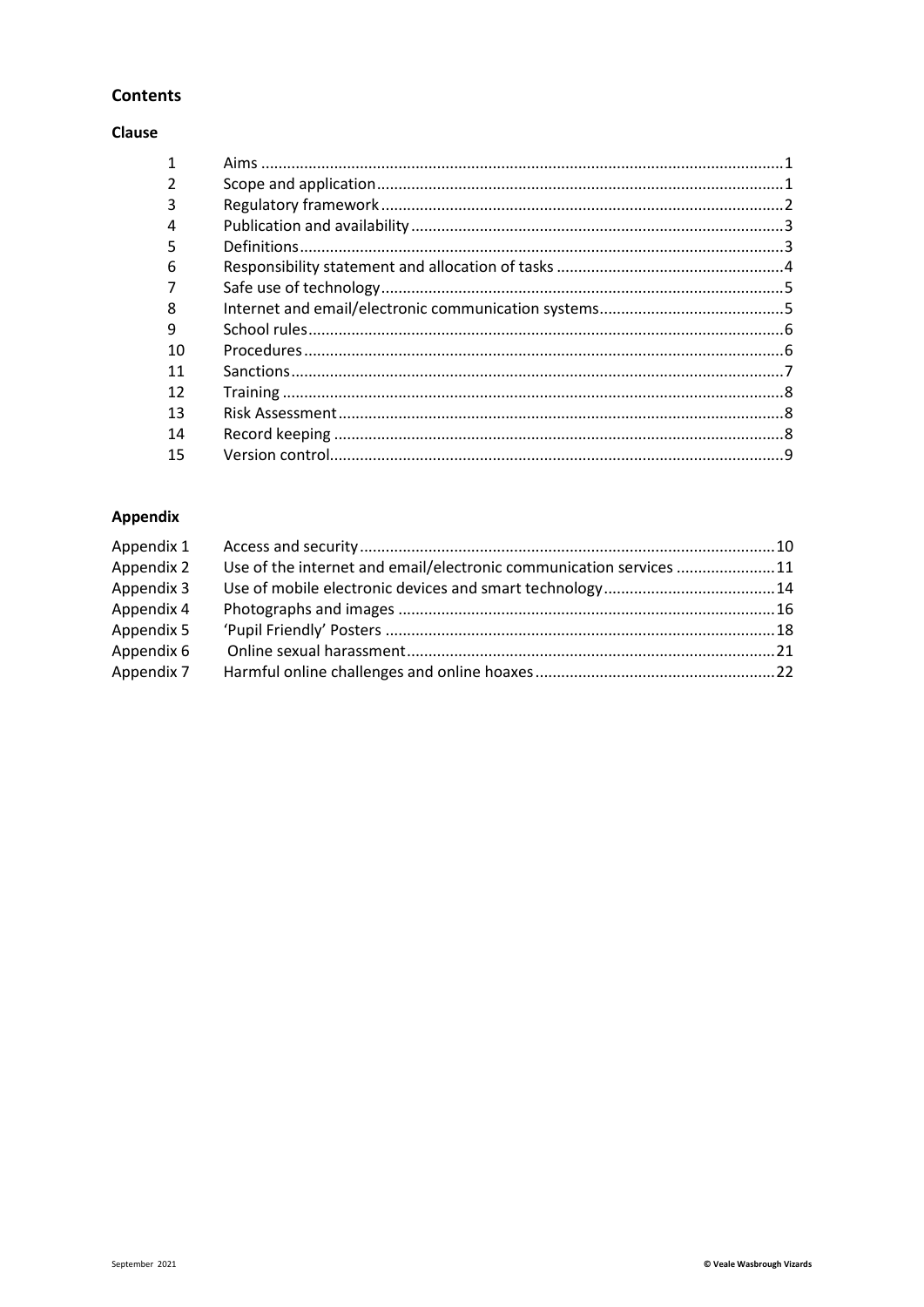#### <span id="page-2-0"></span>1 **Aims**

- 1.1 This is the acceptable use of ICT policy for pupils of The Perse School (**the School**). The School comprises the **Relevant Schools** (the Perse Pelican Nursery and Pre Preparatory School including the EYFS setting (**Pelican School**), the Perse Preparatory School (**Prep School**) and the Perse Upper School (**Upper School**)).
- 1.2 The aims of this policy are as follows:
	- 1.2.1 to educate and encourage pupils to make good use of the educational opportunities presented by access to technology;
	- 1.2.2 to safeguard and promote the welfare of pupils, in particular by anticipating and preventing the risks arising from:
		- (a) exposure to illegal, harmful or inappropriate content (such as pornographic, racist, extremist or offensive materials);
		- (b) the sharing of personal data, including images;
		- (c) inappropriate online contact or conduct; and
		- (d) cyberbullying and other forms of abuse.
	- 1.2.3 to minimise the risk of harm to the assets and reputation of the School;
	- 1.2.4 to help pupils take responsibility for their own safe use of technology;
	- 1.2.5 to ensure that pupils use technology safely and securely and are aware of both external and peer-to-peer risks when using technology;
	- 1.2.6 to prevent the unnecessary criminalisation of pupils; and
	- 1.2.7 to help to promote a whole school culture of safety, equality and protection.
- 1.3 This policy forms part of the School's whole school approach to promoting child safeguarding and wellbeing, which seeks to ensure that the best interests of pupils underpins and is at the heart of all decisions, systems, processes and policies.

#### <span id="page-2-1"></span>2 **Scope and application**

- 2.1 This policy applies to the whole School including the Early Years Foundation Stage (**EYFS**).
- 2.2 This policy applies to pupils accessing the School's technology whether on or off School premises, or using their own or others' technology in a way which affects the welfare of other pupils or any member of the School community or where the culture or reputation of the School is put at risk.
- <span id="page-2-2"></span>2.3 Parents are encouraged to read this policy with their child. The School actively promotes the participation of parents to help the School safeguard the welfare of pupils and promote the safe use of technology.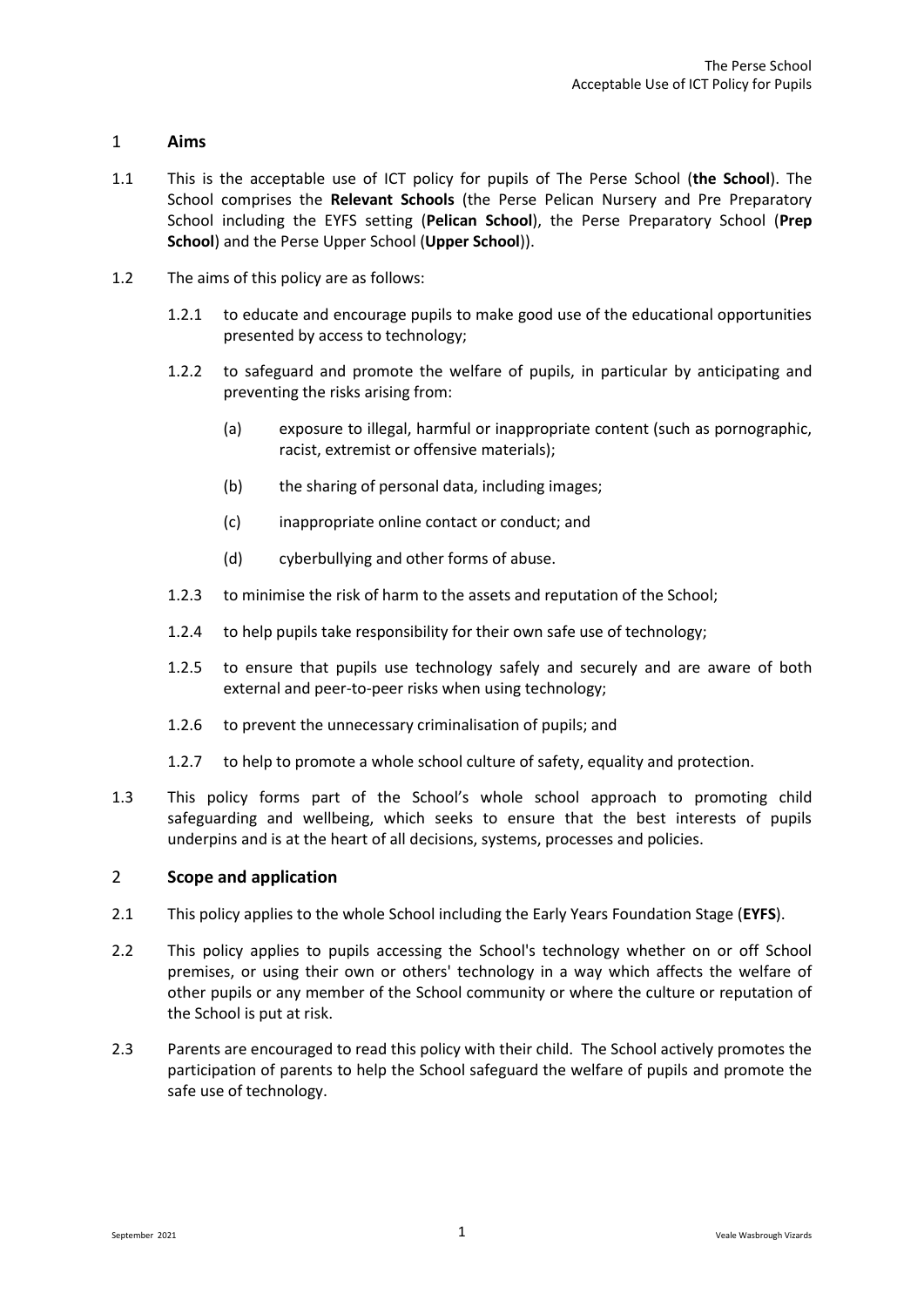#### 3 **Regulatory framework**

- 3.1 This policy has been prepared to meet the School's responsibilities under:
	- 3.1.1 Education (Independent School Standards) Regulations 2014;
	- 3.1.2 *Statutory framework for the Early Years Foundation Stage* (DfE, September 2021);
	- 3.1.3 Education and Skills Act 2008;
	- 3.1.4 Childcare Act 2006;
	- 3.1.5 Data Protection Act 2018 and UK General Data Protection Regulation (UK GDPR); and
	- 3.1.6 Equality Act 2010.
- 3.2 This policy has regard to the following guidance and advice:
	- 3.2.1 [Keeping children safe in education \(DfE, September 2021\);](https://www.gov.uk/government/publications/keeping-children-safe-in-education--2)
	- 3.2.2 [Preventing and tackling bullying \(DfE, July 2017\);](https://www.gov.uk/government/publications/preventing-and-tackling-bullying)
	- 3.2.3 [Sharing nudes and semi-nudes: advice for education settings working with children](https://www.gov.uk/government/publications/sharing-nudes-and-semi-nudes-advice-for-education-settings-working-with-children-and-young-people)  [and young people \(December 2020\);](https://www.gov.uk/government/publications/sharing-nudes-and-semi-nudes-advice-for-education-settings-working-with-children-and-young-people)
	- 3.2.4 [Sexual violence and sexual harassment between children in schools and colleges](https://www.gov.uk/government/publications/sexual-violence-and-sexual-harassment-between-children-in-schools-and-colleges)  [\(DfE, September 2021\);](https://www.gov.uk/government/publications/sexual-violence-and-sexual-harassment-between-children-in-schools-and-colleges)
	- 3.2.5 [Relationships education, relationships and sex education and health education](https://www.gov.uk/government/publications/relationships-education-relationships-and-sex-education-rse-and-health-education)  [guidance \(DfE, June 2019\);](https://www.gov.uk/government/publications/relationships-education-relationships-and-sex-education-rse-and-health-education)
	- 3.2.6 [How can we stop prejudice based bullying in schools?](https://www.equalityhumanrights.com/en/advice-and-guidance/how-can-we-stop-prejudice-based-bullying-schools) (Equality and Human Rights Commission);
	- 3.2.7 [Safeguarding children and protecting professionals in early years settings: online](https://www.gov.uk/government/publications/safeguarding-children-and-protecting-professionals-in-early-years-settings-online-safety-considerations)  [safety considerations \(](https://www.gov.uk/government/publications/safeguarding-children-and-protecting-professionals-in-early-years-settings-online-safety-considerations)UK Council for Internet Safety, February 2019); and
	- 3.2.8 [Searching, screening and confiscation: advice for schools \(DfE, January 2018\).](https://www.gov.uk/government/publications/searching-screening-and-confiscation)
- 3.3 The following School policies, procedures and resource materials are relevant to this policy:
	- 3.3.1 Behaviour And Discipline Policy;
	- 3.3.2 Anti-Bullying Policy (Pupils);
	- 3.3.3 Online Safety Policy;
	- 3.3.4 Permanent Exclusion And Removal: Review Procedure;
	- 3.3.5 Safeguarding Policy And Child Protection Policy Procedures;
	- 3.3.6 Relationships Education and Relationships and Sex Education Policy;
	- 3.3.7 Risk Assessment Policy For Pupil Welfare;
	- 3.3.8 Inclusion Equality and Diversity Policy; and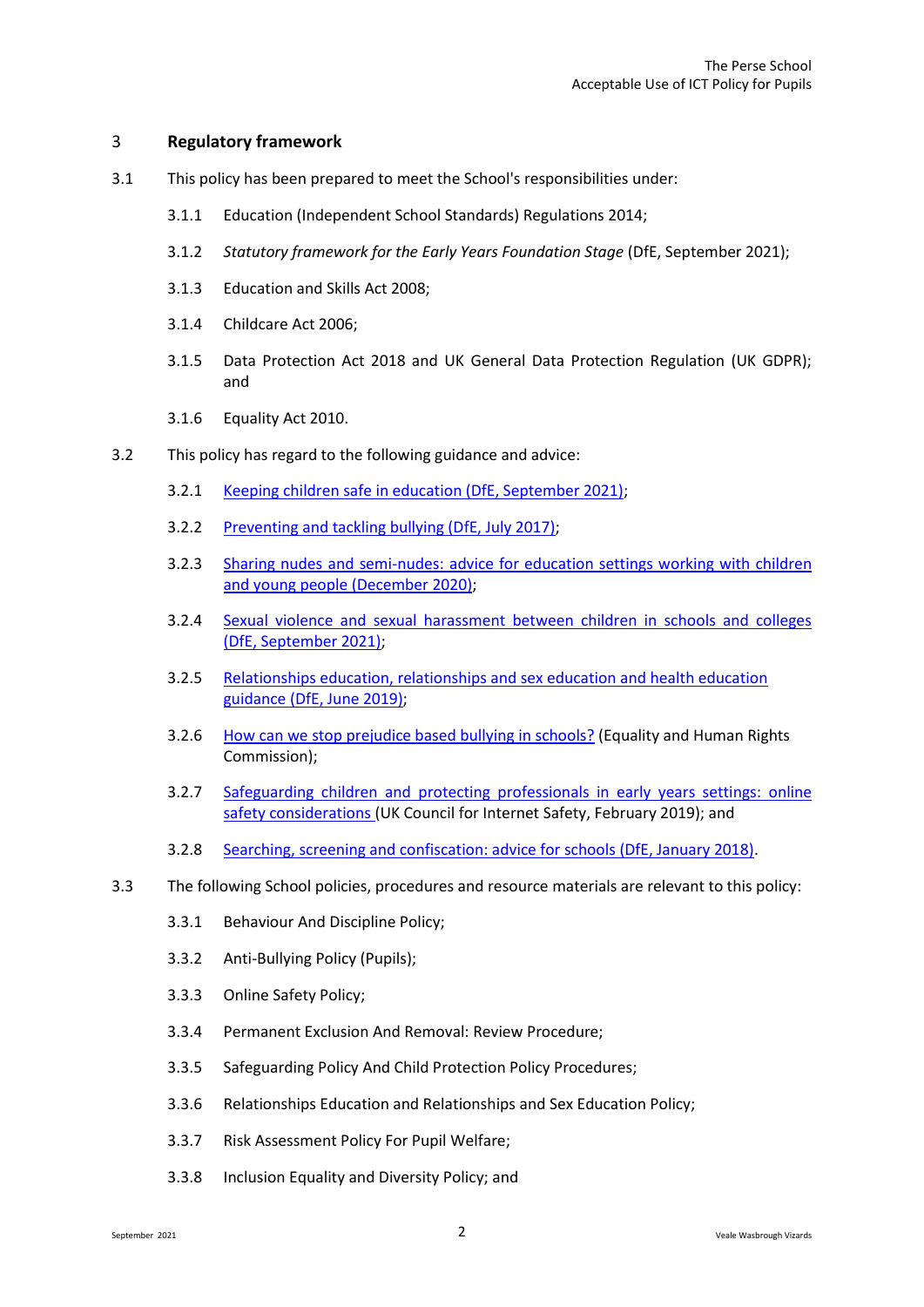3.3.9 Preventing Extremism and Radicalisation Policy.

#### <span id="page-4-0"></span>4 **Publication and availability**

- 4.1 This policy is available in hard copy on request.
- 4.2 A copy of the policy is available for inspection from the school office during the school day.
- 4.3 This policy can be made available in large print or other accessible format if required.

#### <span id="page-4-1"></span>5 **Definitions**

5.1 Where the following words or phrases are used in this policy:

5.1.1 References to the **Head** are references to the Head of the Relevant School.

- <span id="page-4-2"></span>5.2 The School will take a wide and purposive approach to considering what falls within the meaning of **technology**. This policy relates to all technology, computing and communications devices, network hardware and software, and services and applications associated with them including:
	- 5.2.1 the internet;
	- 5.2.2 email and school messaging platforms including Microsoft Teams, and Schoology;
	- 5.2.3 electronic communications;
	- 5.2.4 mobile phones and smart technology;
	- 5.2.5 wearable technology;
	- 5.2.6 desktops, laptops, netbooks, tablets / phablets;
	- 5.2.7 personal music players;
	- 5.2.8 devices with the capability for recording and / or storing still or moving images;
	- 5.2.9 social networking, micro blogging and other interactive websites;
	- 5.2.10 instant messaging (including image and video messaging via apps such as Snapchat and WhatsApp), chat rooms, blogs and message boards;
	- 5.2.11 webcams, video hosting sites (such as YouTube);
	- 5.2.12 gaming sites;
	- 5.2.13 virtual learning environments (such as Microsoft Teams and Schoology);
	- 5.2.14 SMART boards, display screens;
	- 5.2.15 other photographic or electronic equipment e.g. GoPro devices; and
	- 5.2.16 devices which allow sharing services offline (such as Apple's AirDrop).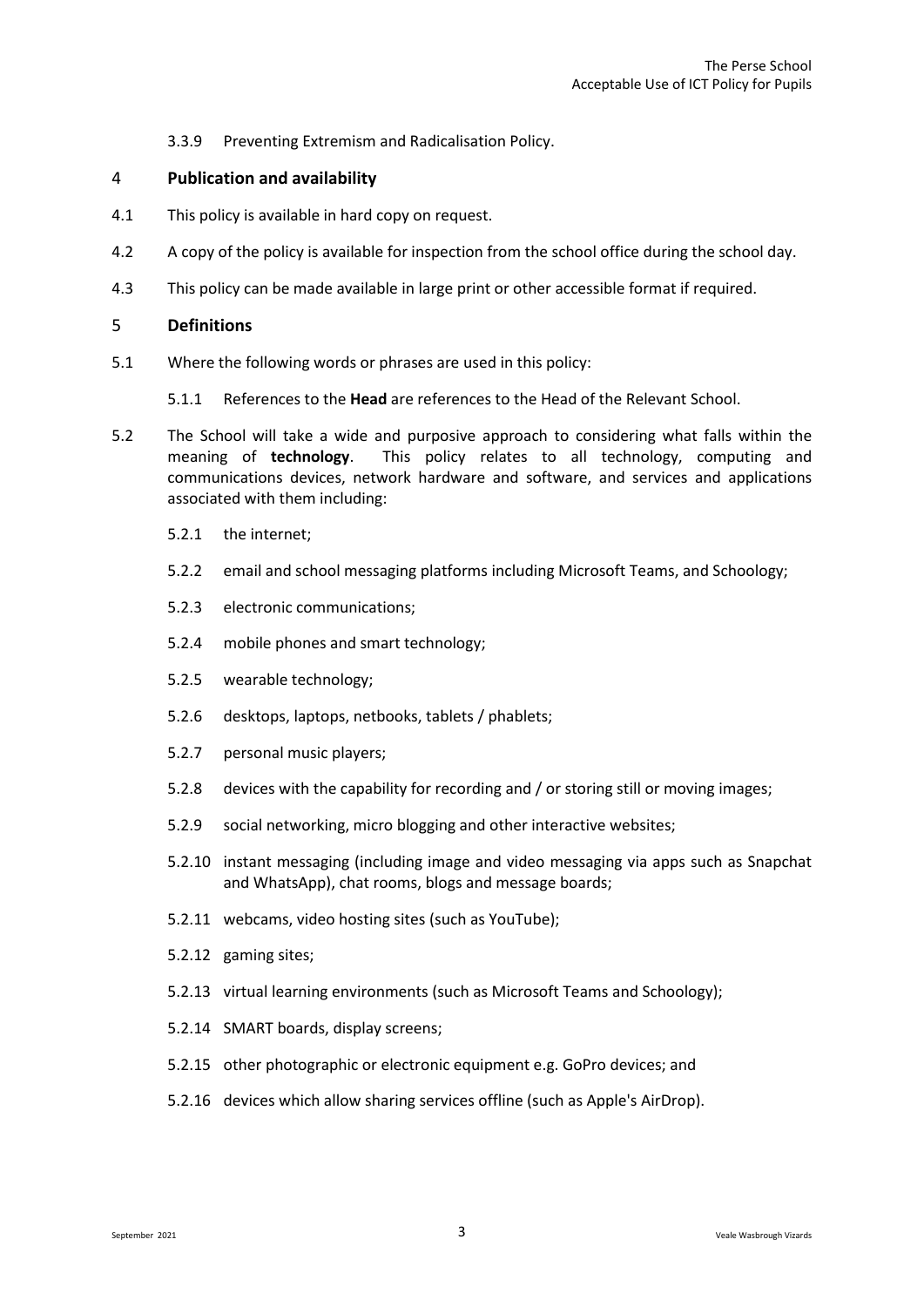#### 6 **Responsibility statement and allocation of tasks**

- 6.1 The Board of Governors has overall responsibility for all matters which are the subject of this policy.
- 6.2 To ensure the efficient discharge of its responsibilities under this policy, the Board of Governors has allocated the following tasks:

<span id="page-5-0"></span>

| <b>Task</b>                                                                                                                                                                                                                                                                                                                                                                   | <b>Allocated to</b>                                                                                               | When / frequency of review                                          |
|-------------------------------------------------------------------------------------------------------------------------------------------------------------------------------------------------------------------------------------------------------------------------------------------------------------------------------------------------------------------------------|-------------------------------------------------------------------------------------------------------------------|---------------------------------------------------------------------|
| Keeping the policy up to date<br>and compliant with the law and<br>best practice                                                                                                                                                                                                                                                                                              | (Pupil<br>development<br>and<br>welfare)<br>Prep School - Deputy Head<br>Pelican School - Head<br>Director of ICT | Upper School - Deputy Head $\vert$ As required, and at least termly |
| the<br>of  <br>Monitoring<br>use<br>technology across the School,<br>maintaining appropriate logs<br>and reviewing the policy to<br>ensure that it remains up to<br>date with technological change                                                                                                                                                                            | Director of ICT                                                                                                   | As required, and at least termly                                    |
| Monitoring<br>the $ $<br>implementation of the policy,<br>the<br>record<br>including<br>of  <br>incidents involving the use of Prep School Deputy Head<br>technology and the logs of Pelican School Head<br>sites $ $<br>internet<br>activity and<br>relevant<br>visited,<br>risk<br>assessments and any action<br>taken<br>in<br>response<br>and<br>evaluating effectiveness | Upper School Deputy<br>Head $ $<br>(Pupil<br>development<br>and<br>welfare)<br>Director of ICT                    | As required, and at least termly                                    |
| Online safety                                                                                                                                                                                                                                                                                                                                                                 | Designated Safeguarding Lead                                                                                      | As required, and at least termly                                    |
| Maintaining up to date records   Director of ICT<br>of all information created in<br>relation to the policy and its<br>implementation as required by<br>the GDPR                                                                                                                                                                                                              |                                                                                                                   | As required, and at least termly                                    |
| Seeking input from interested Director of ICT<br>groups (such as pupils, staff,<br>parents)<br>consider<br>to<br>improvements to the School's<br>processes under the policy                                                                                                                                                                                                   |                                                                                                                   | As required, and at least<br>annually                               |
| Formal annual review                                                                                                                                                                                                                                                                                                                                                          | <b>Board of Governors</b>                                                                                         | Annually                                                            |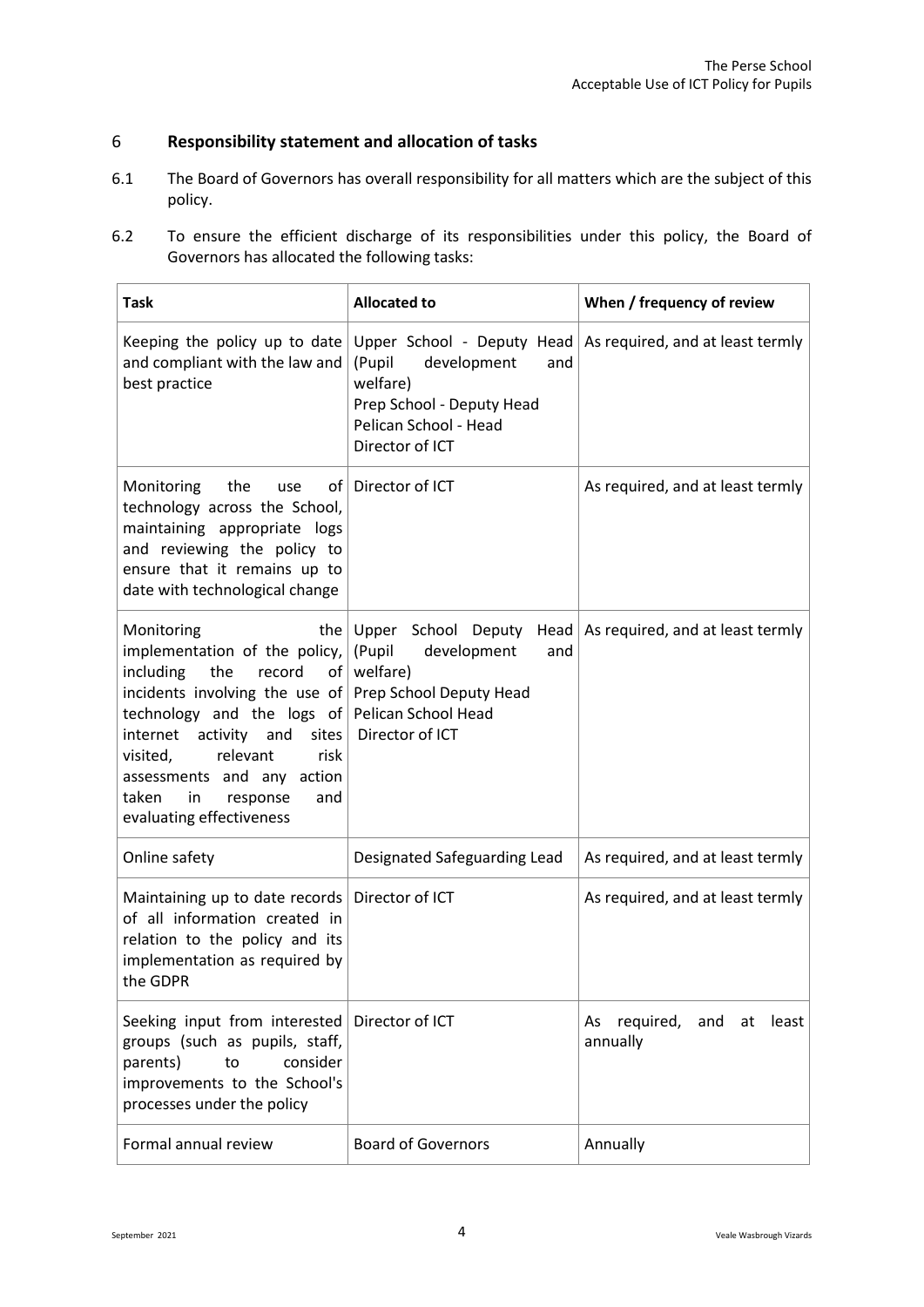#### 7 **Safe use of technology**

- 7.1 We want pupils to enjoy using technology and to become skilled users of online resources and media. We recognise that this is crucial for further education and careers.
- 7.2 The School will support pupils to develop their skills and make internet access as unrestricted as possible whilst balancing the safety and welfare of pupils and the security of our systems. The safe use of technology is integral to the School's curriculum. Pupils are educated about the importance of safe and responsible use of technology to help them to protect themselves and others online.
- 7.3 Pupils may find the following resources helpful in keeping themselves safe online:
	- 7.3.1 <http://www.thinkuknow.co.uk/>
	- 7.3.2 <http://www.childnet.com/young-people>
	- 7.3.3 <https://www.saferinternet.org.uk/advice-centre/young-people>
	- 7.3.4 <https://www.disrespectnobody.co.uk/>
	- 7.3.5 <https://mysafetynet.org.uk/>
	- 7.3.6 <http://www.childline.org.uk/Pages/Home.aspx>
	- 7.3.7 <https://www.ceop.police.uk/Safety-Centre/How-can-CEOP-help-me-YP/>
	- 7.3.8 [https://www.gov.uk/government/publications/indecent-images-of-children](https://www.gov.uk/government/publications/indecent-images-of-children-guidance-for-young-people/indecent-images-of-children-guidance-for-young-people)[guidance-for-young-people/indecent-images-of-children-guidance-for-young-people](https://www.gov.uk/government/publications/indecent-images-of-children-guidance-for-young-people/indecent-images-of-children-guidance-for-young-people)
- 7.4 Please see the School's *Online Safety Policy* for further information about the School's online safety strategy.

#### <span id="page-6-0"></span>8 **Internet and email/electronic communication systems**

- 8.1 The School provides internet, intranet access and, in Year 3 and above, an email/electronic communication system to pupils to support their academic progress and development.
- 8.2 All pupils will receive guidance on the use of the School's internet and, where accessible, email/electronic communication systems. If a pupil is unsure about whether they are doing the right thing, they must seek assistance from a member of staff. Pupils are given individual user names and passwords to access the School's internet, intranet and email system and these details must not be disclosed to any other person.
- 8.3 The use of any device connected to the School's network will be logged and monitored by the ICT Department.
- 8.4 For the protection of all pupils, their use of email/electronic communication and of the internet will be monitored by the School. Pupils should remember that even when an email/electronic message or something that has been downloaded has been deleted, it can still be traced on the system. Pupils should not assume that files stored on servers or storage media are always private.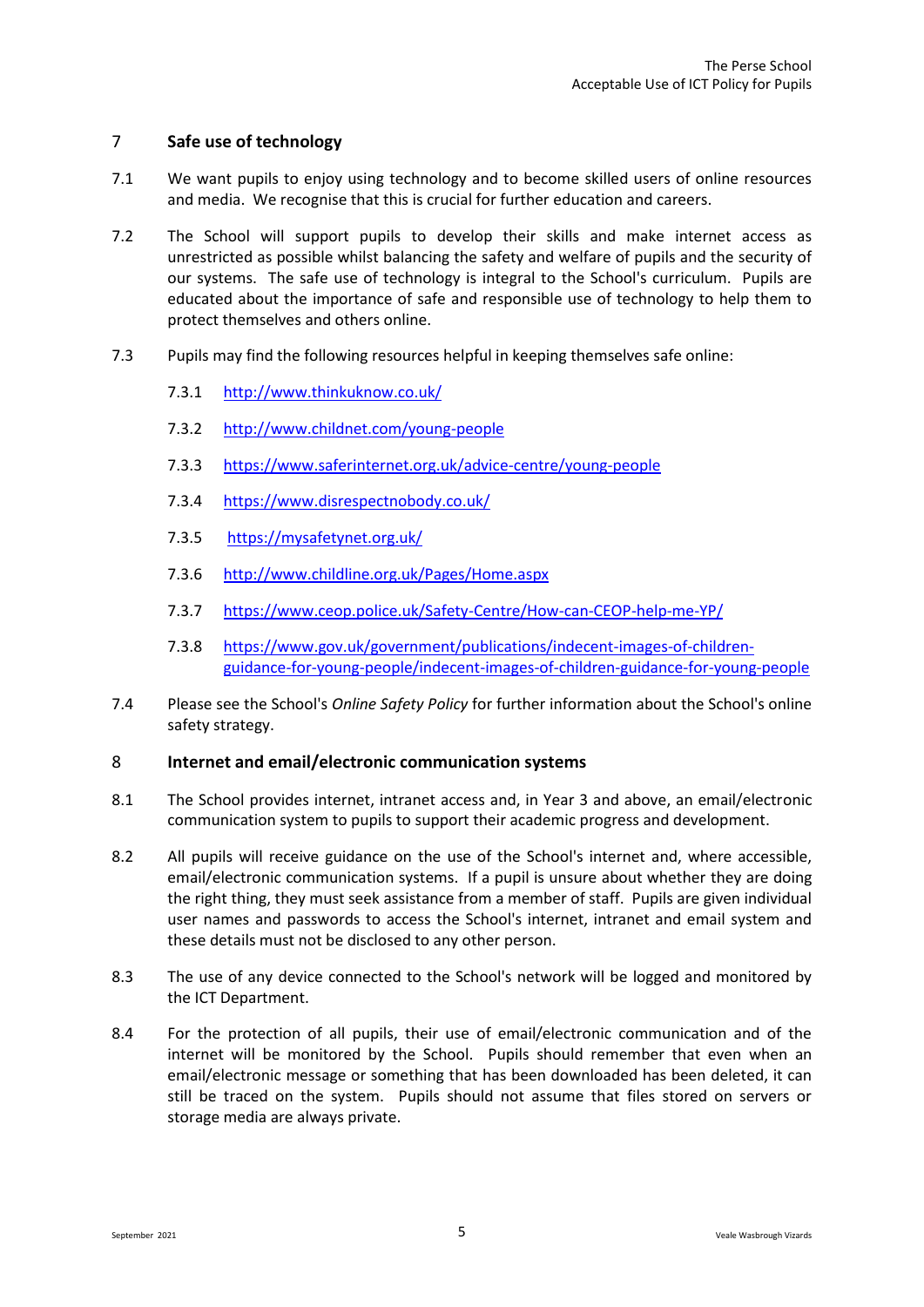#### <span id="page-7-0"></span>9 **School rules**

- 9.1 Pupils **must** comply with the following rules and principles:
	- 9.1.1 access and security [\(Appendix 1\)](#page-11-0);
	- 9.1.2 communicating on or off-line using devices, apps, platforms and email [\(Appendix 2\)](#page-12-0);
	- 9.1.3 use of mobile electronic devices and smart technology [\(Appendix 3\)](#page-15-0); and
	- 9.1.4 photographs and images (including the consensual and non-consensual sharing of nude and semi-nude images and videos [\(Appendix 4\)](#page-17-0).

These rules are condensed into 'pupil-friendly' posters displayed in appropriate locations in the School, and in the Acceptable Use Agreement contained in the Prep School planner (Appendix 5).

- 9.2 The purpose of these rules is to set out the principles which pupils must bear in mind at all times and also the rules which pupils must follow to use technology safely and securely.
- 9.3 These principles and rules apply to all use of technology in school and at home, whether during or outside School.

#### <span id="page-7-1"></span>10 **Procedures**

- 10.1 Pupils are responsible for their actions, conduct and behaviour when using technology at all times. Use of technology should be safe, responsible and respectful to others and the law. If a pupil is aware of misuse by other pupils they should talk to a teacher about it immediately.
- 10.2 Any misuse of technology by pupils will be dealt with under the School's *Behaviour and Discipline Policy*. Incidents involving the misuse of technology which are considered to be of a safeguarding nature will be dealt with in accordance with the School's *Safeguarding and Child Protection Policy* and procedures, rather than the School's *Behaviour and Discipline Policy*.
- 10.3 Pupils must not use their own or the School's technology to bully others. Bullying incidents involving the use of technology, including cyberbullying, will be dealt with under the School's *Anti-Bullying Policy (Pupils*). If a pupil thinks that they might have been bullied or that another person is being bullied, they should talk to a teacher about it as soon as possible. See the School's *Anti-Bullying Policy (Pupils)* for further information about cyberbullying and e-safety, including useful resources.
- 10.4 The School has adopted a zero tolerance approach to sexual violence and sexual harassment - it is never acceptable and it will not be tolerated. Incidents of sexual violence or sexual harassment will not be dismissed as merely "banter" or "just having a laugh" or "boys being boys" as this can lead to the creation of a culture of unacceptable behaviours and an unsafe environment for children.
- 10.5 Pupils must not therefore use their own or the School's technology to sexually harass others at any time, whether during or outside of school. Incidents of sexual harassment involving the use of technology will be dealt with under the School's behaviour and discipline and safeguarding policies. If a pupil thinks that he / she might have been sexually harassed or that another person is being sexually harassed, he / she should talk to a teacher about it as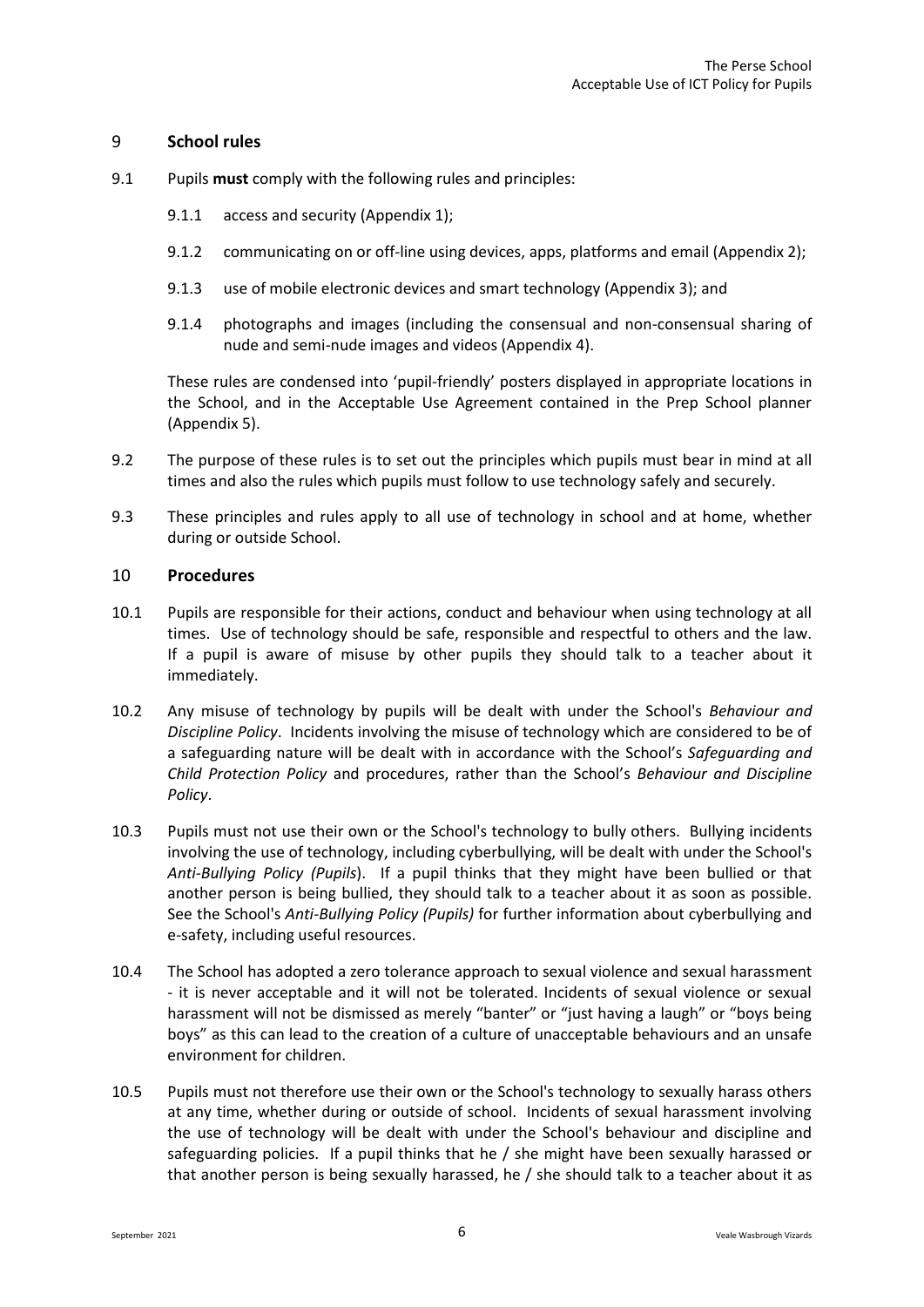soon as possible.

- 10.6 Any reports of sexual violence or sexual harassment will be taken extremely seriously by the School and those who have been victim to such abuse will be supported and kept safe throughout. No pupil should ever be made to feel that they have created a problem or feel ashamed for reporting their concern. Pupils should be aware that teachers may not be able to provide an assurance of confidentially in relation to their concern as information may need to shared further (e.g. with the School's Designated Safeguarding Lead) to consider next steps. See Appendix 6 for further information.
- 10.7 The Designated Safeguarding Lead takes lead responsibility within the School for safeguarding and child protection, including online safety. In any cases giving rise to safeguarding concerns, the matter will be dealt with under the School's child protection procedures (see the School's *Safeguarding and Child Protection Policy*). If a pupil is worried about something that they have seen on the internet, or on any electronic device, including on another person's electronic device, they must tell a member of staff about it as soon as possible.
- 10.8 In a case where the pupil is considered to be vulnerable to radicalisation they may be referred to the Channel programme in accordance with the School's *Safeguarding and Child Protection Policy* and *Preventing Extremism and Radicalisation Policy*. Channel is a programme which focuses on support at an early stage to people who are identified as being vulnerable to being drawn into extremism (including terrorism).
- 10.9 In addition to following the procedures in the relevant policies as set out above, all serious incidents involving technology must be reported to the Upper School Deputy Head (Pupil development and welfare), Prep School Deputy Head, Pelican School Head or the Director of ICT who will record the matter centrally in the technology incidents log.

#### <span id="page-8-0"></span>11 **Sanctions**

- 11.1 Where a pupil breaches any of the School rules, practices or procedures set out in this policy or the appendices, the Board of Governors has authorised the Head to apply any sanction which is appropriate and proportionate to the breach in accordance with the School's behaviour and discipline policy including, in the most serious cases, permanent exclusion. Any action taken will depend on the seriousness of the offence.
- 11.2 Unacceptable use of technology could lead to the confiscation of a device or deletion of the material in accordance with the procedures in this policy and sections 6 and 7 of the School's *Searching and the Retention and Disposal of Confiscated Items Policy.*
- <span id="page-8-2"></span>11.3 If there are reasonable grounds to suspect that the confiscated device contains evidence in relation to an offence e.g. upskirting, or that it contains a pornographic image of a child or an extreme pornographic image, the device will be given to the police. See Appendix 4 for more information on photographs and images.
- <span id="page-8-1"></span>11.4 The School reserves the right to charge a pupil or their parents for any costs incurred to the School as a result of a breach of this policy.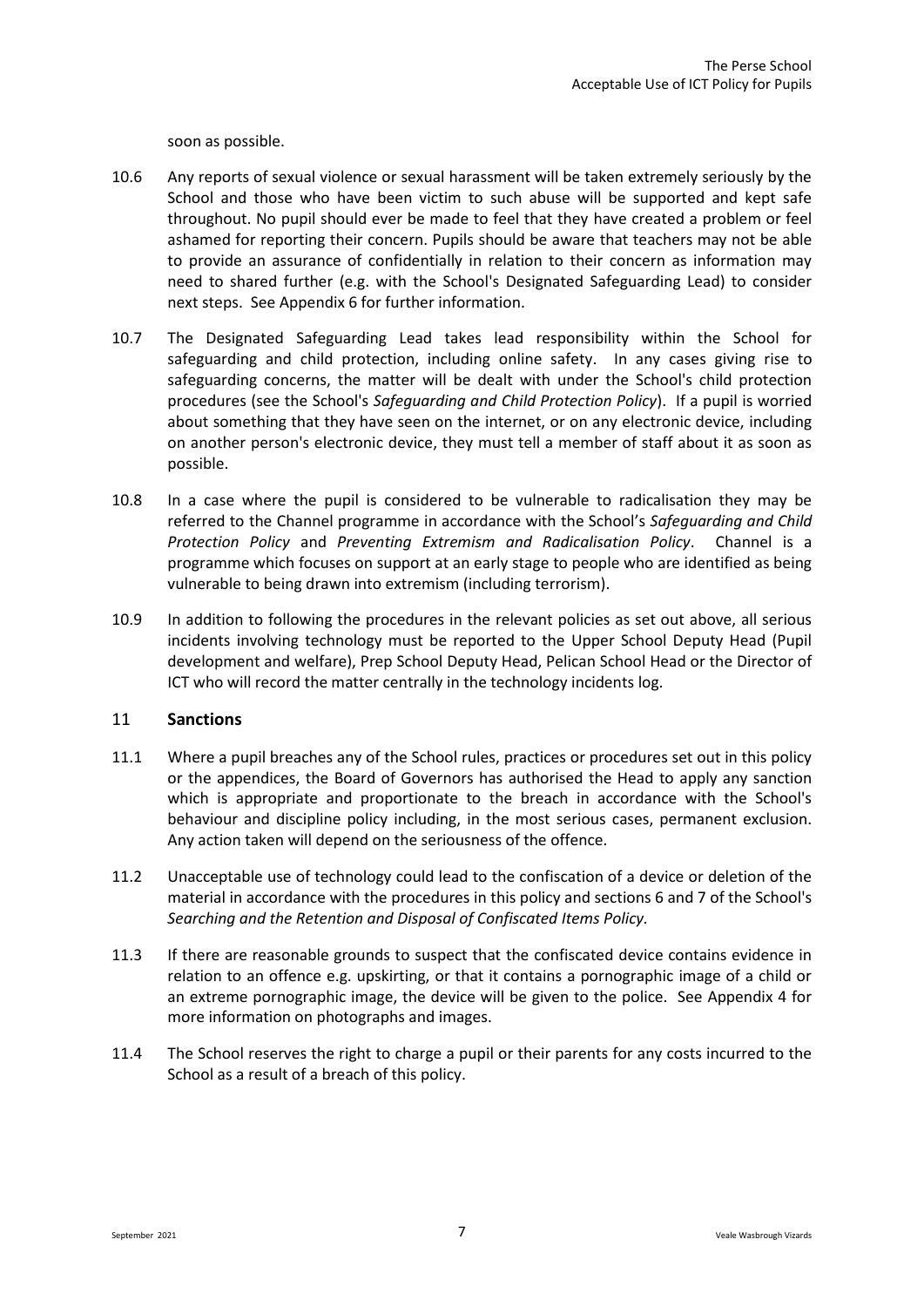#### 12 **Training**

- 12.1 The School ensures that regular guidance and training is arranged on induction and at regular intervals thereafter so that staff and volunteers:
	- 12.1.1 understand what is expected of them by this policy;
	- 12.1.2 have the necessary knowledge and skills to carry out their roles; and
	- 12.1.3 are aware of how to protect pupils and themselves from the risks of using technology and to deal appropriately with incidents involving the use of technology when they occur.
- 12.2 The level and frequency of training depends on the role of the individual member of staff.
- 12.3 The School maintains written records of all staff training.

#### <span id="page-9-0"></span>13 **Risk Assessment**

- 13.1 Where a concern about a pupil's welfare is identified, the risks to that pupil's welfare will be assessed and appropriate action will be taken to reduce the risks identified.
- 13.2 The format of risk assessment may vary and may be included as part of the School's overall response to a welfare issue, including the use of individual pupil welfare plans (such as behaviour, healthcare and education plans, as appropriate). Regardless of the form used, the School's approach to promoting pupil welfare will be systematic and pupil focused.
- 13.3 The Upper School Head, Prep School Head or Pelican School Head, as appropriate, has overall responsibility for ensuring that matters which affect pupil welfare in each school are adequately risk assessed and for ensuring that the relevant findings are implemented, monitored and evaluated.
- 13.4 Day to day responsibility to carry out risk assessments under this policy will be delegated to the Director of ICT, who has been properly trained in, and tasked with, carrying out the particular assessment.

#### <span id="page-9-1"></span>14 **Record keeping**

- 14.1 All records created in accordance with this policy are managed in accordance with the law and the School's policies that apply to the retention and destruction of records.
- 14.2 All serious incidents involving the use of technology will be logged centrally in the technology incident log by the Director of ICT.
- <span id="page-9-2"></span>14.3 The information created in connection with this policy may contain personal data. The School's use of this personal data will be in accordance with data protection law. The School has published privacy notices on its website which explain how the School will use personal data. In addition, staff must ensure that they follow the School's data protection policies and procedures when handling personal data created in connection with this policy. This includes the School's *Data Protection Policy for Staff, Governors and Volunteers* and *Information Security and Sharing Data Guidance* which are both contained in the *Data Protection and Information Security Handbook*.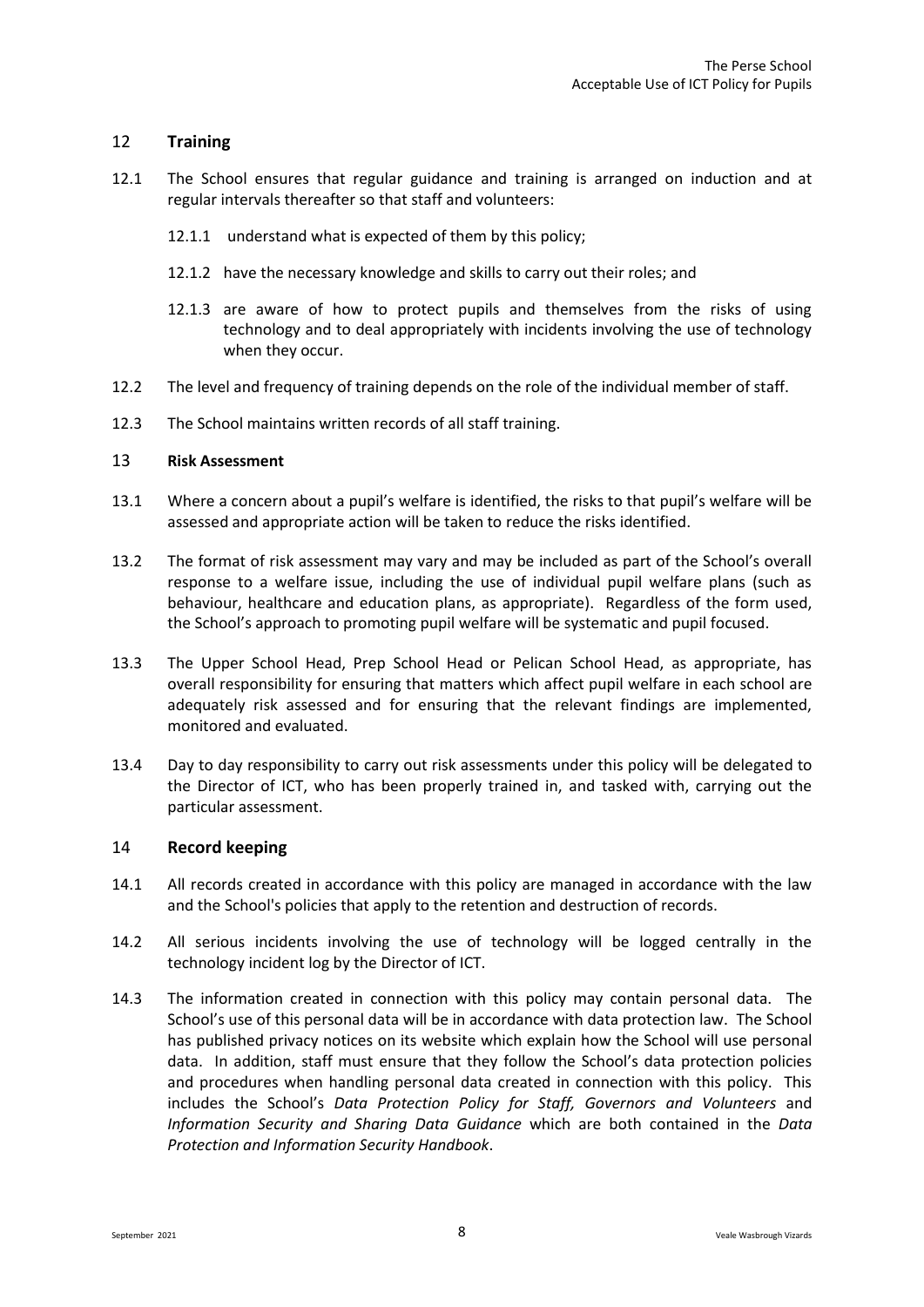#### 15 **Version control**

| Date of adoption of this policy     | 6 <sup>th</sup> September 2021                                                                           |  |
|-------------------------------------|----------------------------------------------------------------------------------------------------------|--|
| Date of last review of this policy  | August 2020                                                                                              |  |
| Date for next review of this policy | August 2022                                                                                              |  |
| Policy owner (SMT)                  | Director of ICT                                                                                          |  |
| Authorised by                       | Jonathan Scott<br>On behalf of the Board of Governors                                                    |  |
| Circulation                         | Governors / teaching staff / all staff / all parents<br>/ Upper pupils                                   |  |
|                                     | Published on the School's website and Perse<br>Portal and available from the School Office on<br>request |  |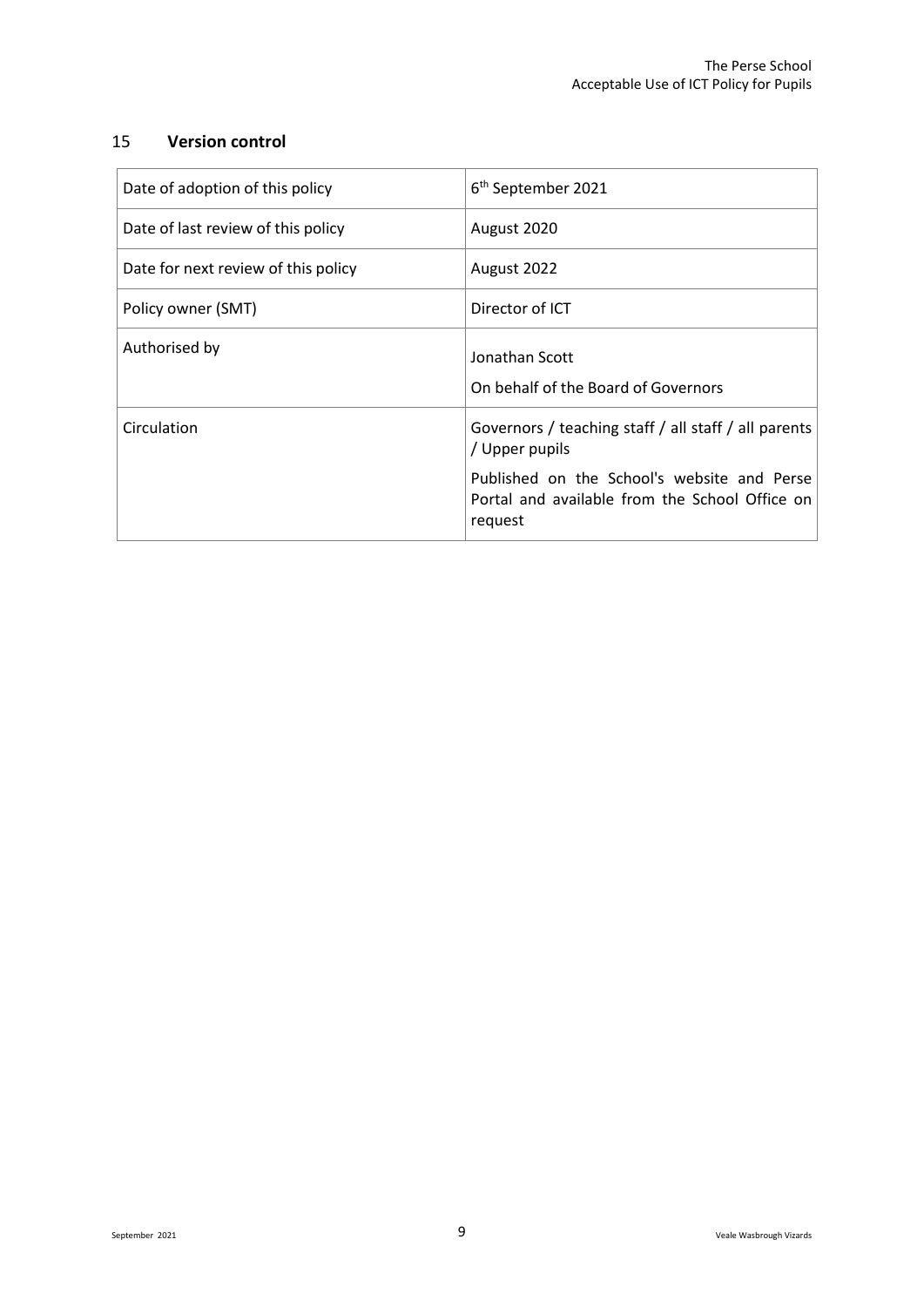#### <span id="page-11-0"></span>**Appendix 1 Access and security**

- 1 Access to the internet from the School's computers and network must be for educational purposes only.
- 2 You must not knowingly obtain (or attempt to obtain) unauthorised access to any part of the School's or any other computer system, or any information contained on such a system.
- 3 Use of any pupil BYOD laptop or other mobile electronic device connected to the School's wifi or the middle school managed devices used in school and at home are covered by this policy regarding acceptable behaviour.
- 4 The use of cellular data (e.g. GPRS, 3G, 4G, etc) to access the internet while pupils are on School premises or otherwise in the care of the School should only be done in the designated locations, as pupils are unable to benefit from the School's filtering and anti-virus software. Pupils accessing the internet outside the School's network whilst on School premises or otherwise in the care of the School do so at their own risk and must comply with all the provisions of this policy regarding acceptable behaviour. If a pupil's device can access the internet outside of the school wifi network then parents must ensure that appropriate security and filtering is enabled on their child's device.
- 5 Passwords protect the School's network and computer system. You must not let anyone else know your password. If you believe that someone knows your password you must change it immediately.
- 6 You must not attempt to gain unauthorised access to anyone else's user account or to confidential information to which you are not authorised to access. If there is a problem with your passwords, you should speak to a member of staff or contact the Director of ICT.
- 7 You must not attempt to access or share information about others without the permission of the Director of ICT. To do so may breach data protection legislation and laws relating to confidentiality.
- 8 The School has security hardware and software in place to ensure the safety and security of the School's networks. You must not attempt to disable, defeat or circumvent any of the School's security facilities. Any problems with the security hardware or software must be reported to a member of staff or the Director of ICT.
- 9 The School has filtering systems in place to block access to unsuitable material, wherever possible, to protect the welfare and safety of pupils. You must not try to bypass this filter.
- 10 Viruses and malware can cause serious harm to the security of the School's network and that of others. Viruses and malware are often spread through internet downloads or circulated as attachments to emails. If you think or suspect that an attachment, or other downloadable material, might contain a virus or malware, you must speak to a member of the IT team before opening the attachment or downloading the material.
- 11 You must not disable or uninstall any anti-virus, anti-malware or pupil-monitoring software on the School's computers.
- 12 The use of location services can represent a risk to the personal safety of pupils and to School security. The use of any website or application, whether on a School or personal device, with the capability of identifying the user's location while you are on School premises or otherwise in the care of the School is discouraged.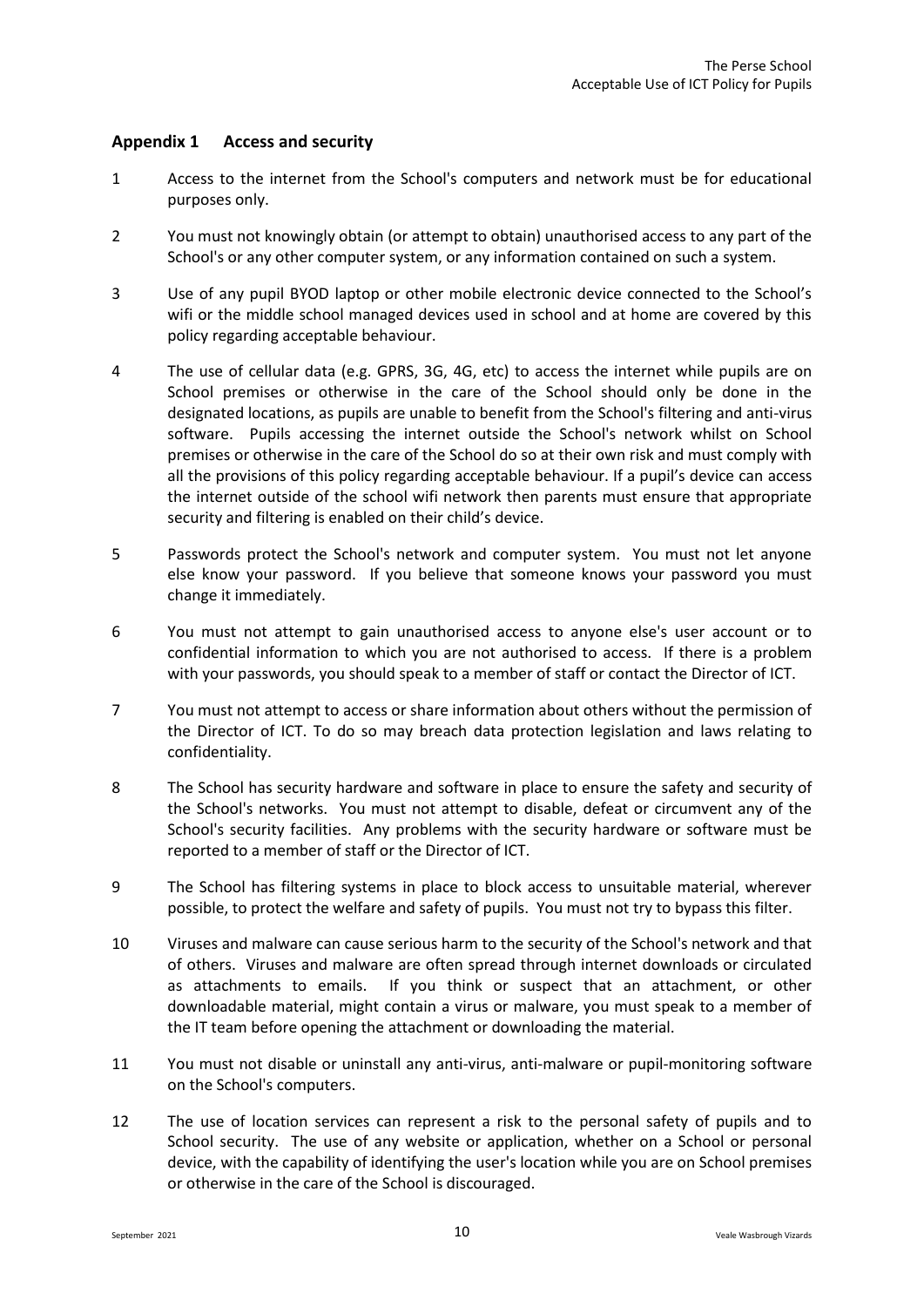#### <span id="page-12-0"></span>**Appendix 2 Use of the internet and email/electronic communication services**

1 The School does not undertake to provide continuous internet access. Email/ electronic communication services and website addresses at the School may change from time to time.

#### **Use of the internet**

- 2 You must take care to protect personal and confidential information about yourself and others when using the internet, even if information is obtained inadvertently. You should not put personal information about yourself, for example your full name, address, date of birth or mobile number, online.
- 3 You should assume that all material on the internet is protected by copyright and such material must be treated appropriately and in accordance with the owner's rights - you must not breach copyright or plagiarise (pass off as your own) another's work.
- 4 You must not load material from any external storage device brought in from outside the School onto the School's systems, unless this has been authorised by the Director of ICT.
- 5 You must not view, retrieve, download or share any illegal, offensive or inappropriate material. Such material includes, but is not limited to, content that is abusive, racist, considered to be of an extreme or terrorist related nature, sexist, homophobic, any form of bullying, pornographic, defamatory or criminal activity. Use of technology in this way is a serious breach of discipline and may constitute a serious criminal offence. You must tell a member of staff immediately if you have accidentally read, downloaded or have been sent any offensive material or material that is inappropriate, including personal information about someone else.
- 6 You must not communicate with staff using social networking sites or other non-school internet or web-based communication channels.
- 7 You must not bring the School into disrepute through your use of the internet.

#### **Use of email/electronic communication services**

- 8 Your School email/electronic communication accounts can be accessed using personal devices (home desktop or laptop) by going to https:/[/portal.office.com.](https://mail.perse.co.uk/owa) You can also use the Microsoft Outlook App on a smartphone to sync School emails. Instructions are available from the IT Office.
- 9 You must use your School email/electronic communication accounts e.g. the chat functionality of Microsoft Teams, virtual learning environment, homework submission tool etc as the only mean(s) of electronic communication with staff. Communication either from a personal email account or to a member of staff's personal email/electronic communication account is not permitted.
- 10 Email/electronic communications should be treated in the same way as any other forms of written communication. You should not include or ask to receive anything in a message which is not appropriate to be published generally or which you believe the School and / or your parents would consider to be inappropriate. Remember that messages could be forwarded to or seen by someone you did not intend.
- 11 You must not send or search for any messages which contain illegal, offensive or inappropriate material. Such material includes, but is not limited to, content that is abusive, racist, considered to be of an extreme or terrorist related nature, sexist, homophobic, any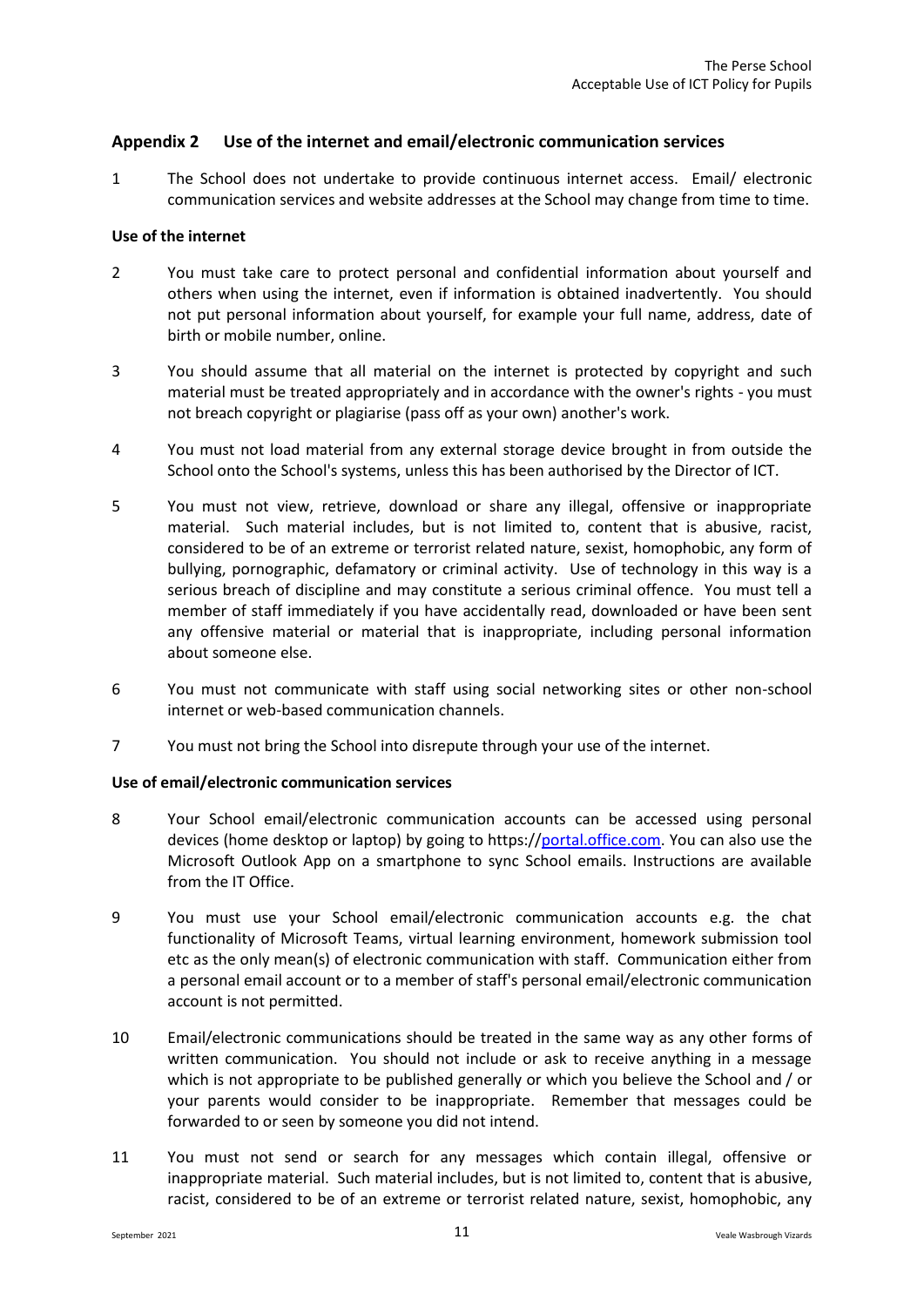form of bullying, pornographic, indecent, defamatory or criminal activity. If you are unsure about the content of a message, you must speak to a member of staff. If you come across such material you must inform a member of staff as soon as possible. Use of the email/electronic communication system in this way is a serious breach of discipline and may constitute a criminal offence.

- 12 Trivial messages and jokes should not be sent or forwarded through the School's email/electronic communication system. Not only could these cause distress to recipients (if considered to be inappropriate) but could also cause the School's network to suffer delays and / or damage.
- 13 You must not use the School's email / electronic communication systems to send misogynistic messages or messages which contain language relating to sexual violence or which could be interpreted as being harassment, whether of a sexual nature or otherwise. The School has adopted a zero tolerance approach to sexual violence and sexual harassment and such behaviour is never acceptable and will not be tolerated. The School will treat any such incidences as a breach of discipline and will deal with them under the School's *Behaviour and Discipline Policy* and also as a safeguarding matter under the School's *Safeguarding and Child Protection Policy* and procedures.
- 14 All correspondence from your School email/electronic communication account must contain the School's disclaimer.
- 15 You must not read anyone else's emails/electronic communication without their consent.

#### **Other online communication (including social media, Schoology, Zoom (chats) and Microsoft Teams)**

- 16 Anything you post online whether through messaging, social media or by other means needs to be considered carefully. Remember that there is a 'disinhibition effect' making you more likely to post things you might regret. The School may become involved in anything between members of the school community or that may bring the school into disrepute. Private conversations are rarely private and should not be considered so.
- 17 Only post messages or images you would be happy for a teacher, parent or guardian to see. Avoid making strongly opinionated comments which could be deemed offensive. Avoid making comments related to protected characteristics.
- 18 Anonymous posting is unwise. If pupils set up accounts to post anonymously (or that the presence of a group allows anonymity) all members of the group will be deemed individually responsible for material posted unless an individual admits responsibility. Nevertheless, other members of the group will be deemed partially responsible unless they have reported inappropriate posts or actively attempted to dissuade the perpetrator.
- 19 Do not make comments about individuals or the school online. They may be your views, but they could cause offence and the internet is not the place for such comments.
- 20 Never pose as anyone else or any institution.
- 21 Do not harass others or post things intended to upset them. Do not troll.
- 22 Some messages and images may seem to be temporary and permanently deleted this may not be the case if screenshots or photos are taken. Treat all posts as permanent.
- 23 Be cautious of meeting someone you meet online in real life. Always take an adult with you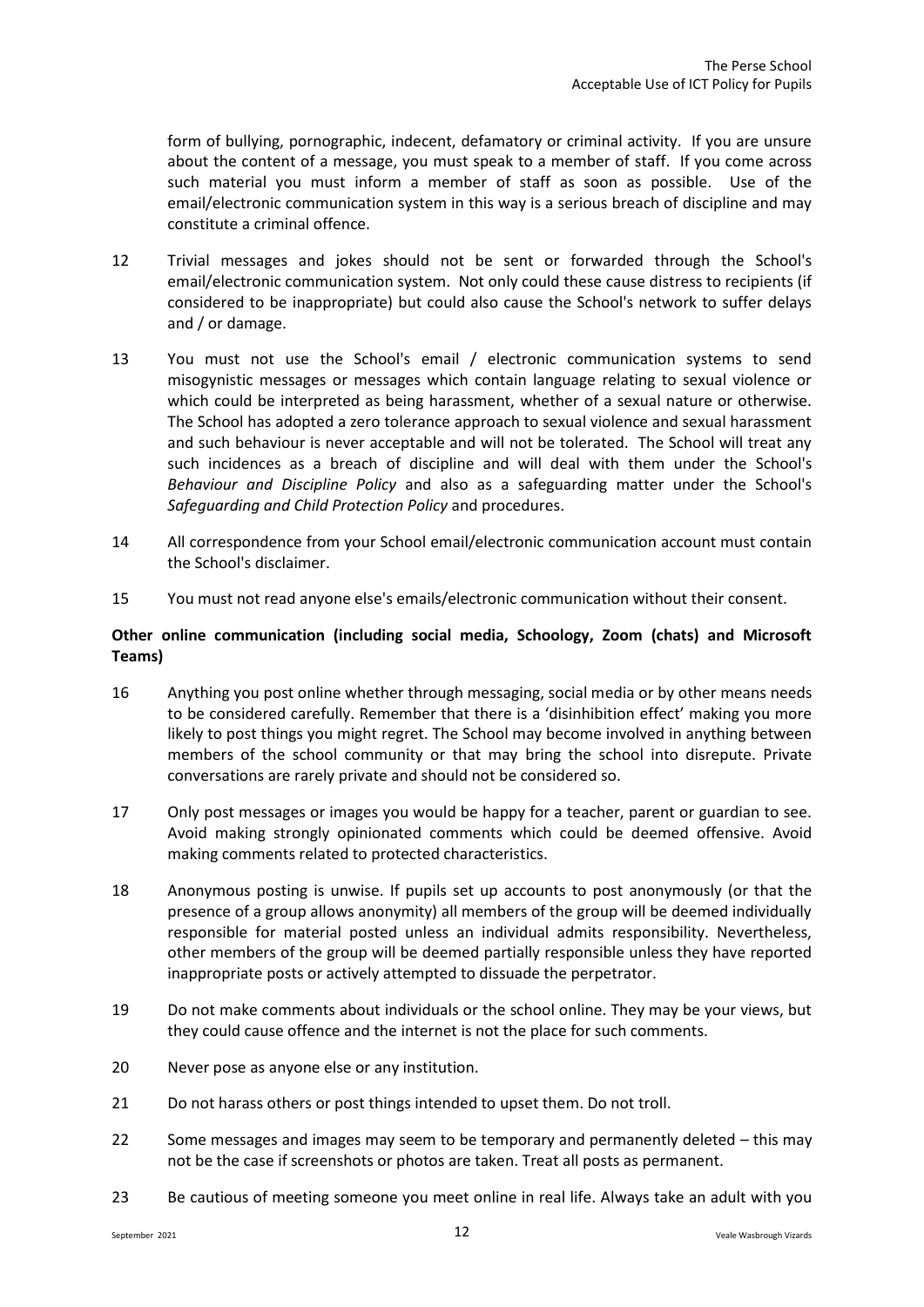and tell people where you are going and who you are meeting.

- 24 Remember: once you share something it can be freely and easily copied, shared or manipulated. Once you've shared it – you've lost control of it.
- 25 Don't use ICT in your bedroom as it affects sleep and can make it more likely that you will post something you will regret. It is also best to avoid using ICT when tired. Switch off an hour before bed time and leave devices out of the bedroom.
- 26 Consider how much ICT you use in a day. Use of the internet and gaming can both be addictive and it is difficult to self-regulate use.
- 27 Be careful not to believe all you read online. Some sites publish dangerously inaccurate material. Be especially careful when investigating health concerns, sexuality and identity and searching for supportive communities.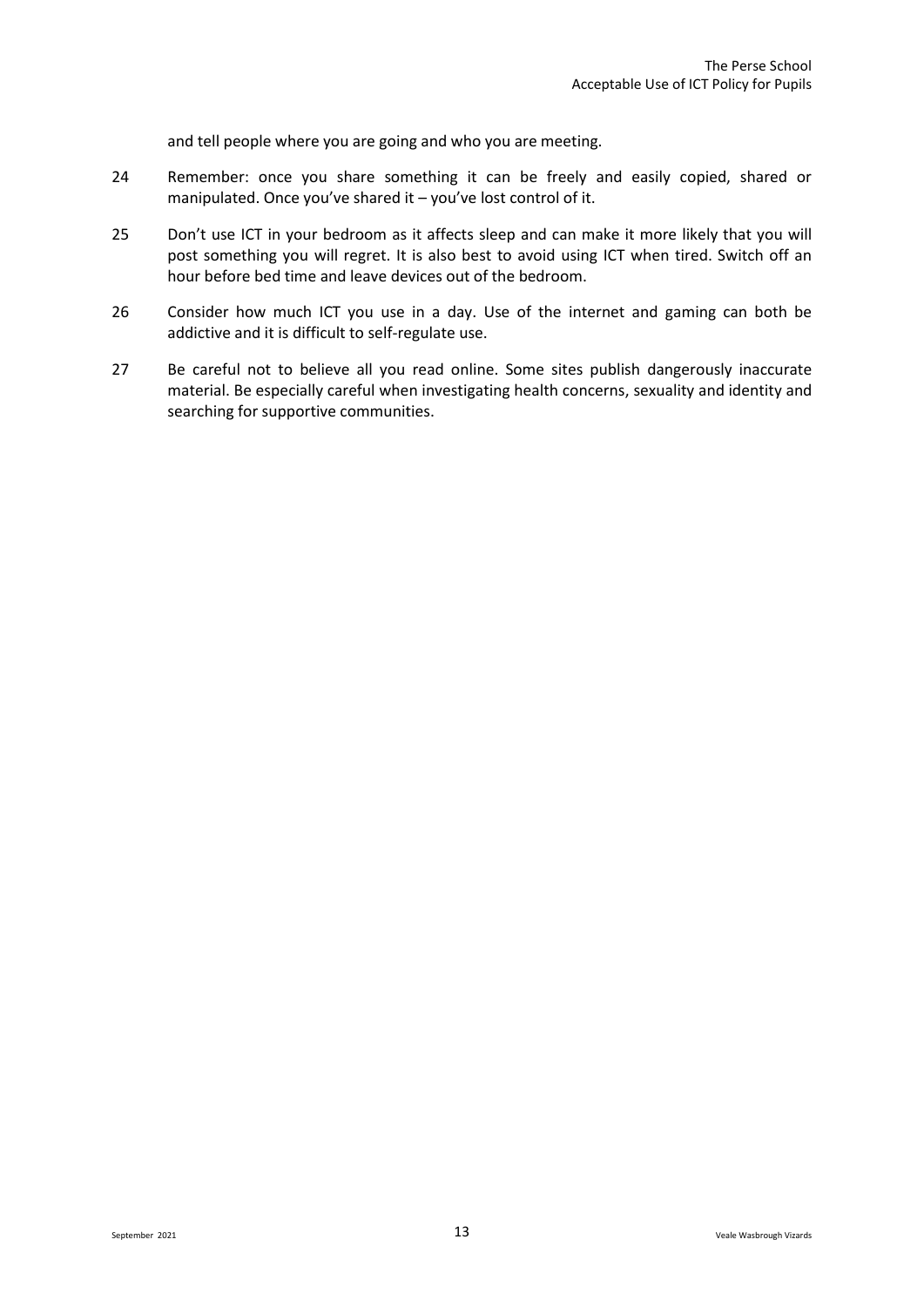#### <span id="page-15-0"></span>**Appendix 3 Use of mobile electronic devices and smart technology**

- 1 **Mobile electronic device** includes but is not limited to mobile phones, smartphones or other smart technology, tablets, laptops and MP3 players.
- 2 At the Upper School, mobile phones and other mobile electronic devices must be switched off (and not just on silent mode) and kept out of sight during School hours, including at break times and between lessons. The exception is that the use of such devices at the Upper is permitted in designated locations (PAC Café, Library and Sixth form area) or with express permission from a member of staff for a specific purpose and time.
- 3 Pupils at the Pelican School are not permitted to have mobile phones in school under any circumstances.
- 4 Pupils at the Prep School may not bring mobile phones to school unless required for travelling to school independently. Those pupils must leave their phone at reception before school and collect it at the end of the day. The School has a list of those pupils permitted to bring in a mobile phone and all devices are stored in a secure, lockable case during the day.
- 5 The School acknowledges that many pupils will have unlimited and unrestricted access to the internet via mobile phone networks (i.e. 3G, 4G and 5G).
- 6 The use of cellular data (e.g. GPRS, 3G, 4G, 5G etc) to access the internet while pupils are on School premises or otherwise in the care of the School is discouraged, as pupils are unable to benefit from the School's filtering and anti-virus software. Pupils accessing the internet outside the School's network whilst on School premises or otherwise in the care of the School do so at their own risk and must comply with all the provisions of this policy regarding acceptable behaviour.
- 7 In emergencies, you may request to use a school telephone. Should your parents wish to contact you in an emergency, they will telephone the School and a message will be relayed promptly.
- 8 You must not bring mobile electronic devices into examination rooms under any circumstances, except where special arrangements for the use of a tablet or laptop have been agreed by the Exams Officer.
- 9 Pupils may use specified devices as part of a learning support plan only for the purposes stated in the plan.
- 10 You must not communicate with staff using a mobile phone (or other mobile electronic device) except when this is expressly permitted by a member of staff, for example when necessary during an educational visit. Any such permitted communications should be brief and courteous.
- 11 Use of electronic devices of any kind to bully, harass, intimidate or attempt to radicalise others or to share indecent images: consensually and non-consensually (including in large chat groups) or to view and share pornography and other harmful content will not be tolerated, may amount to a criminal offence and will constitute a serious breach of discipline, whether or not you are in the care of the School at the time of such use. Appropriate disciplinary action will be taken where the School becomes aware of such use (see the School's *Anti-Bullying Policy (Pupils)* and *Behaviour and Discipline Policy*) and the School's safeguarding procedures will be followed in appropriate circumstances (see the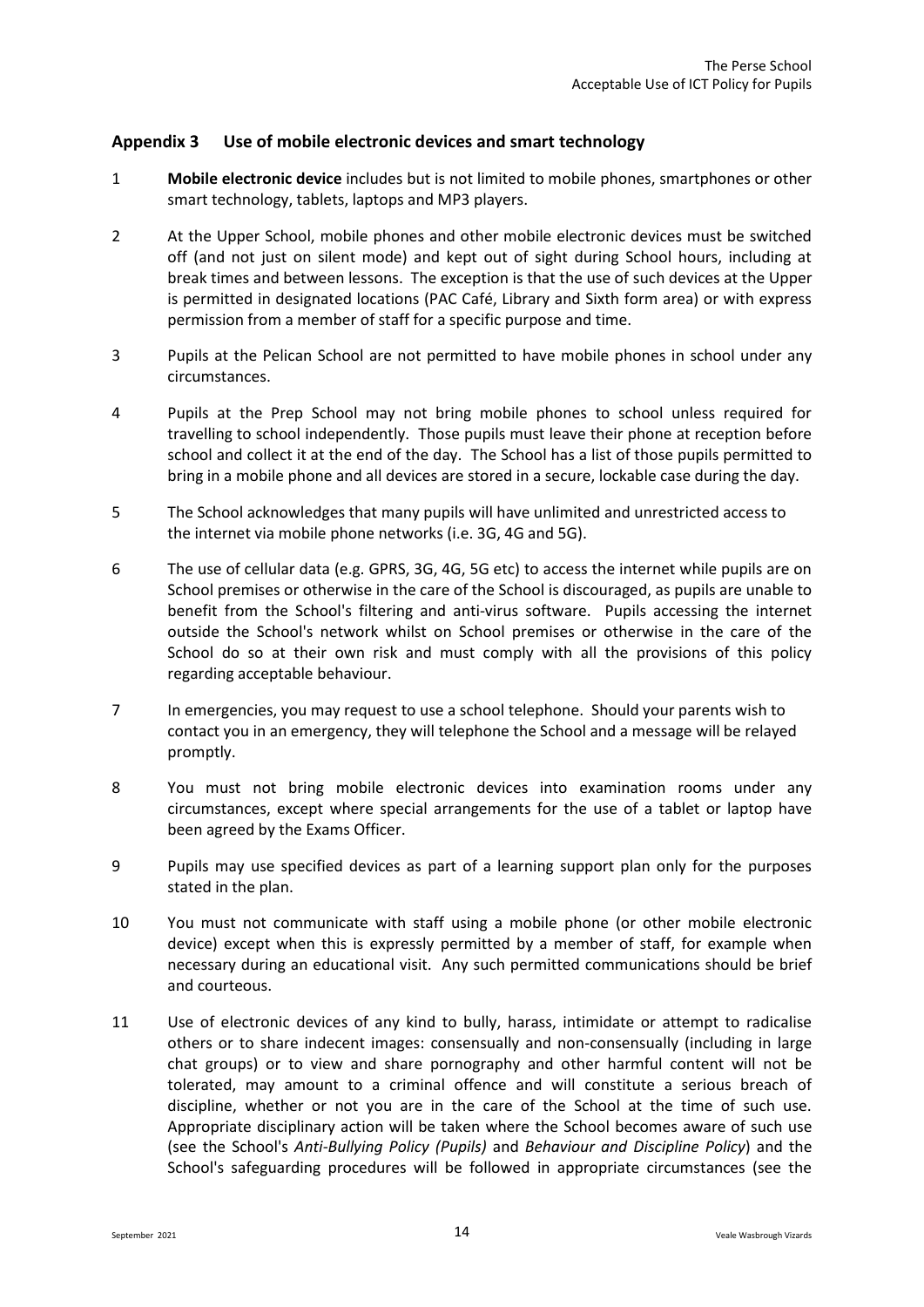School's *Safeguarding and Child Protection Policy*).

- 12 Pupils must not use their mobile and smart technology to send misogynistic messages or messages which contain language relating to sexual violence or which could be interpreted as being harassment, whether of a sexual nature or otherwise. The School has adopted a zero tolerance approach to sexual violence and sexual harassment and such behaviour is never acceptable and will not be tolerated. The School will treat any such incidences as a breach of discipline and will deal with them under the School's *Behaviour and Discipline Policy* and also as a safeguarding matter under the School's *Safeguarding and Child Protection Policy* and Procedures. Pupils are encouraged to report inappropriate messages to a trusted adult.
- 13 Devices connected to the School's network are logged and monitored (see paragraph 8.3 of the main policy
- 14 Mobile electronic devices may be confiscated and searched in appropriate circumstances. Please see the School's *Searching and the Retention and Disposal of Confiscated Items Policy*.
- 15 The School does not accept any responsibility for the theft, loss of, or damage to, mobile electronic devices brought onto School premises, including devices that have been confiscated or which have been handed in to staff.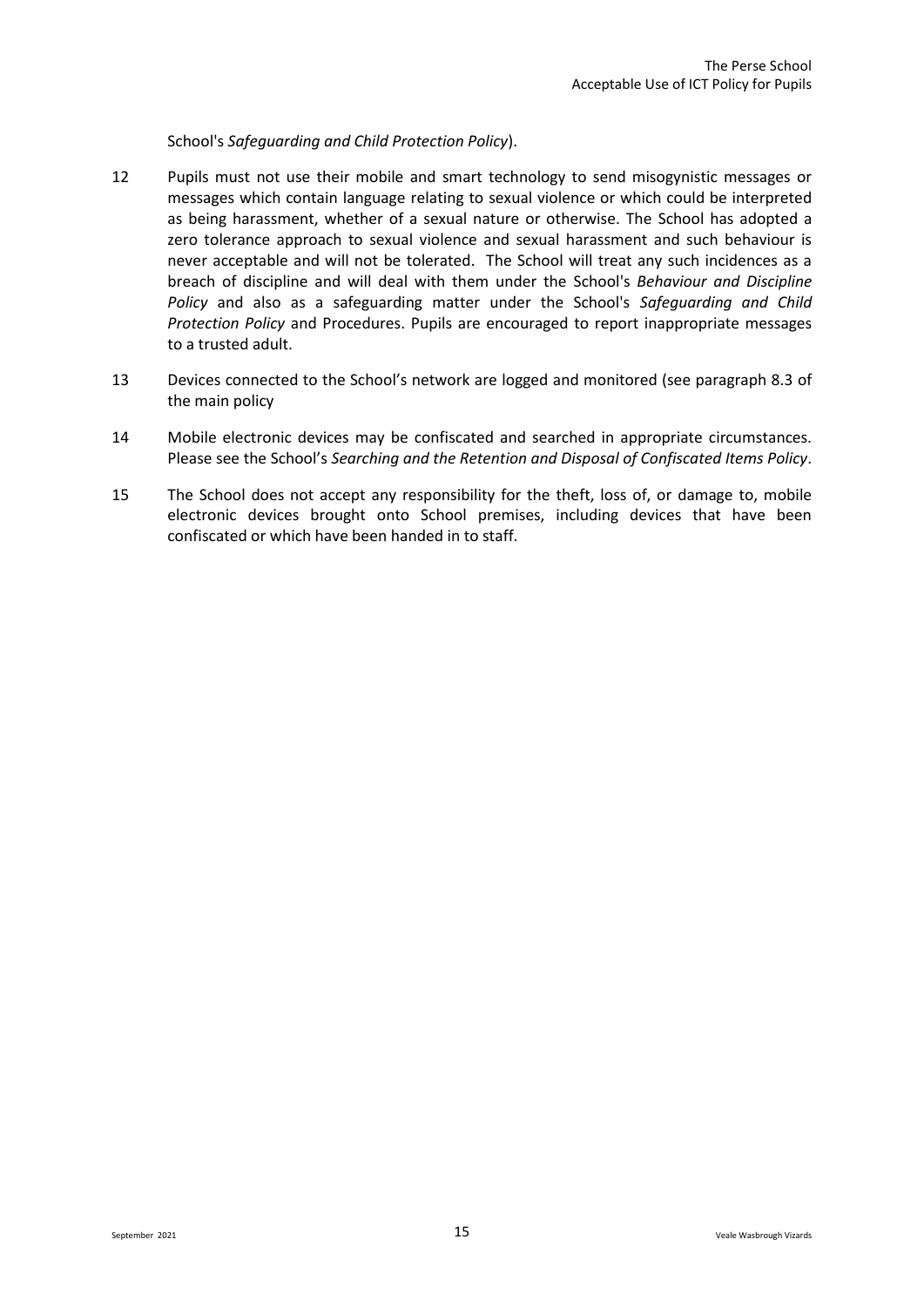#### <span id="page-17-0"></span>**Appendix 4 Photographs and images**

- 1 Using photographic material of any kind to bully, harass or intimidate others will not be tolerated and will constitute a serious breach of discipline.
- 2 You may only use cameras or any mobile electronic device to take a still or moving image with the express permission of the member of staff in charge and with the permission of those appearing in the image.
- 3 You must allow staff access to images stored on mobile phones and / or cameras and must delete images if requested to do so. If the material found is a pornographic image of a child or an extreme pornographic image this will not be deleted and the device will be delivered to the police, as stated in paragraph [11.3](#page-8-2) of this policy.
- 4 If material found on a device is a still or moving image that has been obtained by 'upskirting' this will not be deleted and the device will be delivered to the police, as stated in paragraph [11.3](#page-8-2) of this policy.
- 5 You must allow staff access to images stored on mobile phones and / or cameras and must delete images if requested to do so.
- 6 The posting of images which in the reasonable opinion of the School are considered to be offensive or which brings the School into disrepute on any form of social media or websites, such as YouTube, is a serious breach of discipline and will be subject to disciplinary procedures whatever the source of the material, irrespective of whether the image was posted using School or personal facilities.

#### 7 **Sharing nude and semi-nude images and videos**

- 7.1 "Sharing nudes and semi-nudes" means the taking and sending or posting of nude or semi-nude images, videos or live streams by young people under the age of 18 online. This could be via social media, gaming platforms, chat apps or forums. It can also involve sharing between devices offline e.g. via Apple's AirDrop. This may also be referred to as sexting or youth produced sexual imagery.
- 7.2 Sharing sexual images is strictly prohibited, whether or not you are in the care of the School at the time the image is recorded and / or shared.
- 7.3 Sexting may be a criminal offence, even if the picture is taken and shared with the permission of the person in the image. Even if you are not prosecuted, this may result in information being stored on your police record, which may prevent you from obtaining certain jobs in the future and may impact your freedom of travel.
- 7.4 The police may seize any devices which they believe may have been used for sexting. If the police find that a device contains inappropriate images, they are unlikely to return it to you.
- 7.5 Remember that once a photo or message is sent, you have no control about how it is passed on. You may delete the image but it could have been saved or copied, and may be shared by others.
- 7.6 Images shared online become public and may never be completely removed. They could be found in the future by anyone, even by universities and future employers.
- 7.7 Even if you don't share images yourself, there is a risk that you may lose your device,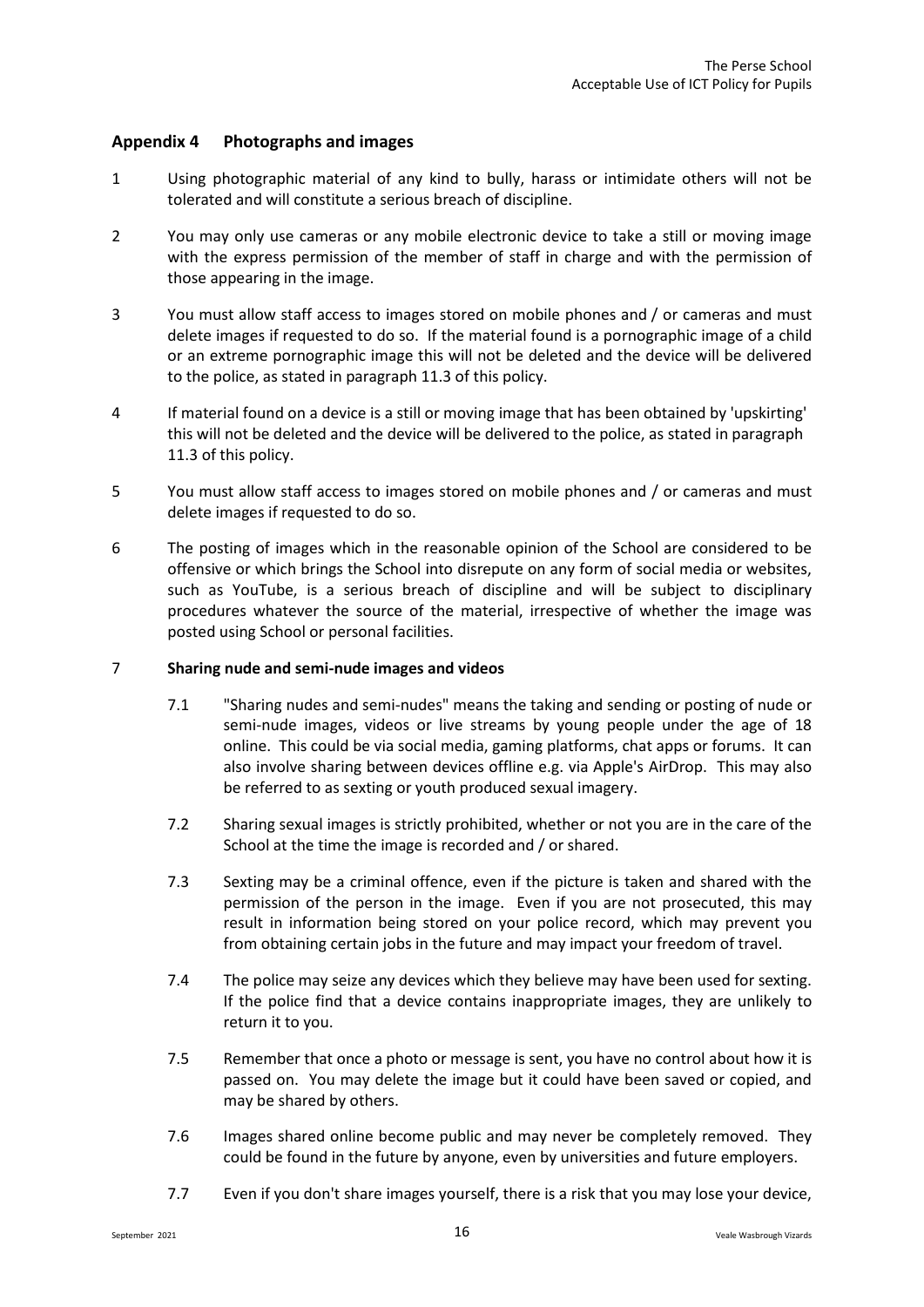it may be "hacked", or its data may still be accessible to a future owner.

- 7.8 The School will treat incidences of sexting (both sending and receiving) as a breach of discipline and also as a safeguarding matter under the School's child protection procedures (see the School's *Safeguarding and Child Protection Policy*).
- 7.9 If you are concerned about any image you have received, sent or forwarded, or otherwise seen, speak to any member of staff for advice.
- 7.10 If sexual images or videos have been made and circulated online, you can be supported to get the images removed through the Internet Watch Foundation.

#### 8 **Upskirting**

- 8.1 Upskirting typically involves taking a picture under a person's clothing without them their permission and/or knowledge, with the intention of viewing parts of their body or clothing, not otherwise visible, to obtain sexual gratification, or cause the victim humiliation, distress or alarm.
- 8.2 Upskirting is strictly prohibited, whether or not you are in the care of the School at the time the image is recorded.
- 8.3 Upskirting is a criminal offence. Attempting to commit an act of upskirting may also be a criminal offence e.g. if actions are taken to do something that is more than merely preparatory to committing the offence such as attempting to take a photograph on a telephone or camera but failing to do so because of lack of storage space or battery.
- 8.4 The School will treat incidences of upskirting as a breach of discipline and also as a safeguarding matter under the School's child protection procedures (see the School's *Safeguarding and Child Protection Policy*).
- 8.5 If you are concerned that you have been a victim of upskirting, speak to any member of staff for advice.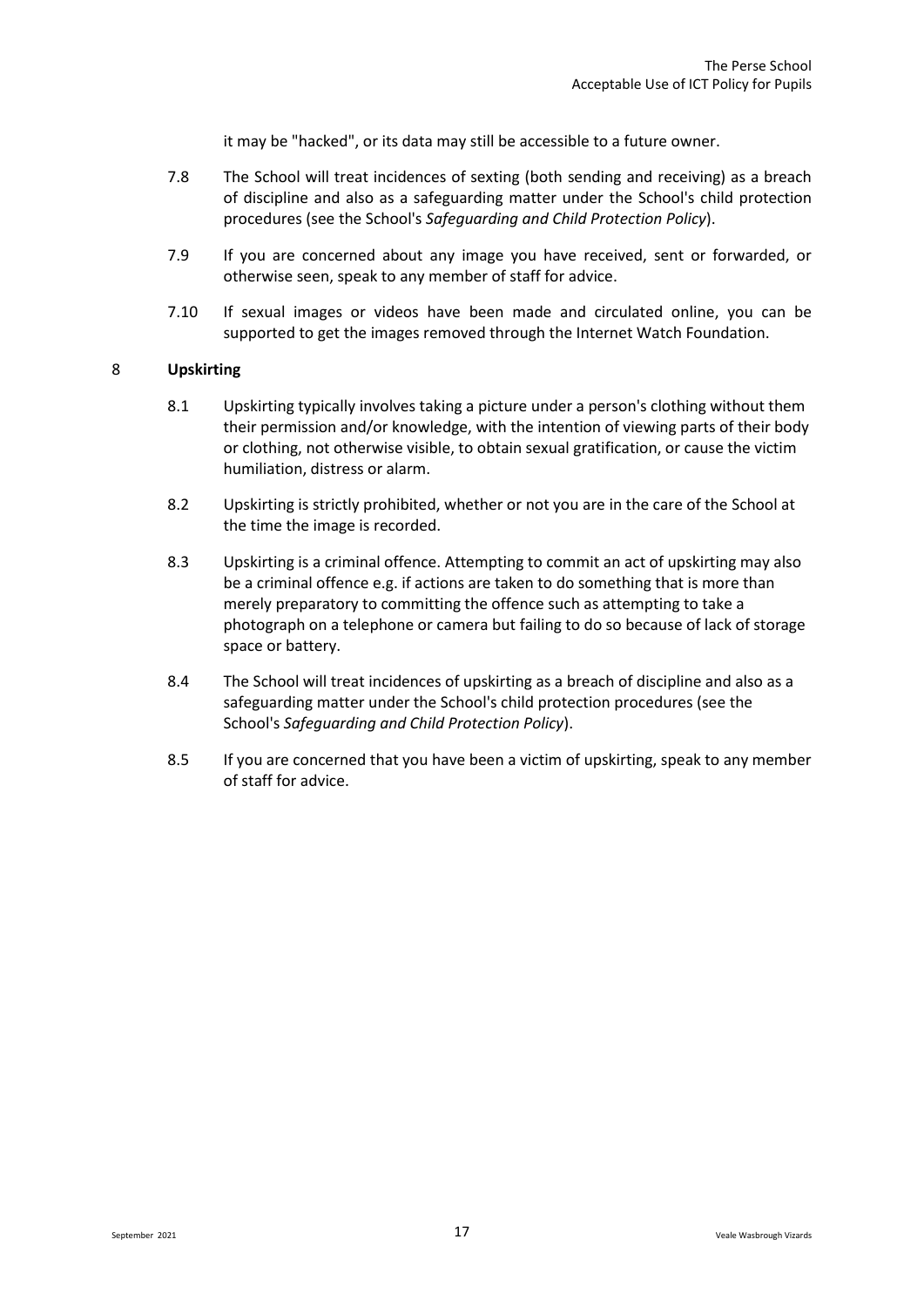#### <span id="page-19-0"></span>**Appendix 5 'Pupil Friendly' Posters**

#### **Pelican School Poster**

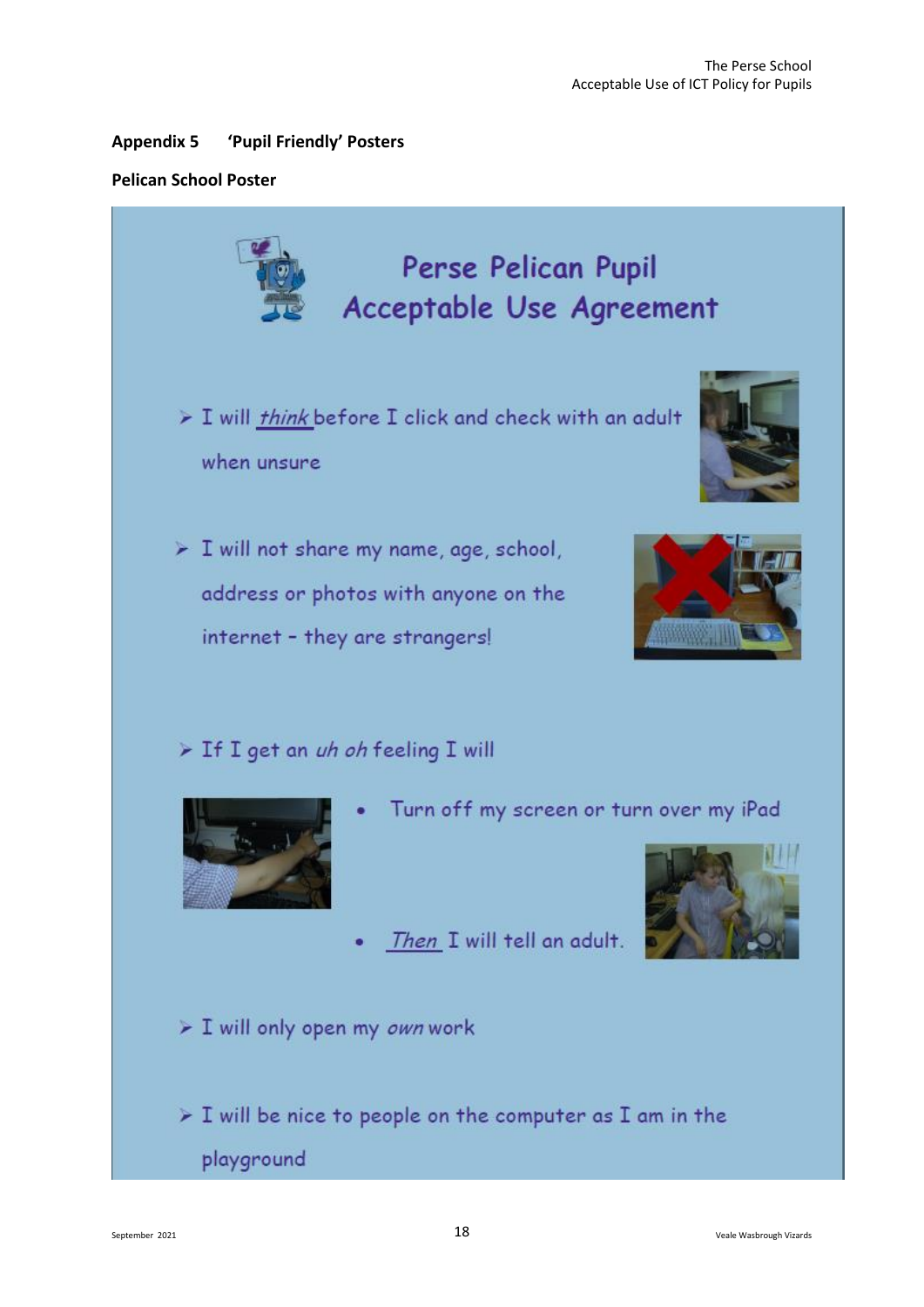**Prep School Planner page**



### **ICT Acceptable Use Agreement for Pupils**

- 1. I accept that using the school network, and school equipment, is a privilege - I will only use the School's computers for school related activities, and I will not attempt to use them in an inappropriate or silly way.
- 2. If I see anything I am unhappy with or I receive a message I do not like, I will not respond to it but I will show a teacher / trusted adult.
- 3. I will keep my username and passwords secret and I won't ask friends about their details.
- 4. I will only e-mail people I know, or someone a trusted adult has approved.
- 5. I will not open an attachment, download a file, or click on a link, unless I know and trust the person who has sent it.
- 6. I will not give out any other personal information, including photos, which could be used to identify me, my family or my friends, unless a trusted adult has given permission.
- 7. I will never arrange to meet someone I have only ever previously met on the internet, unless my parents have given me permission and I take a responsible adult with me.
- 8. The messages I send, or information I upload, will always be polite and sensible.
- 9. I will not share photos or videos taken when in school or on school trips online unless I have permission from school.
- 10. I will not bring files into school without permission.

I understand I do need to follow these guidelines to keep me safe and to keep others safe.

Signed (pupil):

Date:

I have read the agreement and I have discussed it with my child.

Signed (parent): Date: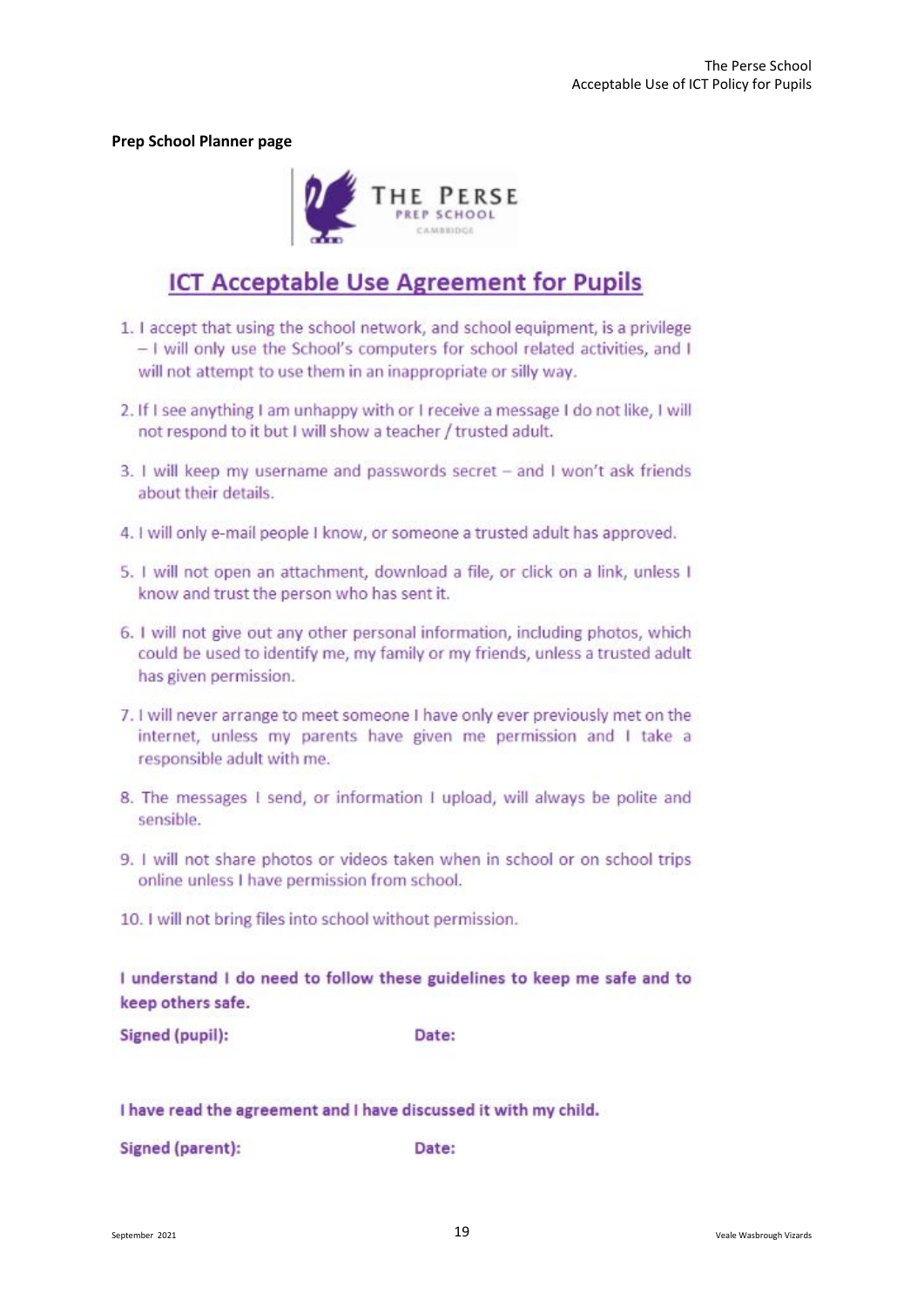#### **Upper School Poster**

# **ICT Acceptable Use Policy For Pupils**

The text below is a summary of the full policy. The School recognises the benefits of using ICT, but is also aware of potential dangers. The School has a duty of care to its pupils and this policy is intended to protect pupils. The School takes cyber-bullying very seriously and will take strong action against perpetrators to provide an active deterrent for others.

#### **Pupils:**

will only use ICT systems in school (including the internet, e-mail, digital video, and mobile technologies) for school purposes.

· will not download or install software on school technologies.

. will only log on to the school network, other systems and resources with their own username and password.

. will follow the School's ICT security guidance and not reveal passwords to anyone and change them regularly

. will make sure that all ICT communications with pupils, staff or others is responsible, sensible and polite and use school email address when doing so.

. will be responsible for their behaviour when using the Internet. This includes resources accessed and the language used.

. will not deliberately browse, download, upload or forward material that could be considered offensive or illegal. If a pupil accidentally comes across any such material they will report it immediately to a member of staff.

• will not give out any personal information such as name, phone number or address online. • will not arrange to meet someone unless this is part of a school project approved by the School.

· will not record or photograph images, videos or sounds in school or during school activities without permission from the School and only for school purposes. Where permission has been granted: school equipment should be used wherever possible; where this is not possible; all material should be transferred to school equipment and deleted from personal equipment as soon as is practicable. These

must never be distributed outside the school network without the permission of a teacher and all parties

. will ensure that their online activity, both in school and outside school, will not cause the school, staff, pupils or others distress or bring the school community into disrepute, including through uploads of images, video, sounds or texts (e.g. uploading a photo or comment to Facebook/WhatsApp).

. will respect the privacy and ownership of others' work on-line at all times. Plagiarism is not acceptable and pupils must not pass off others' work as their own.

· will not attempt to bypass the internet filtering system.

. will not move, relocate or adjust settings on school IT equipment. Smartboards and teachers' computers must not be used by pupils unless a member of staff is present and supervising.

· will not attempt to damage or 'hack' any infrastructure (including the School's); this would result in serious disciplinary action.

. will limit cumulative 'screen time' to an appropriate level including placing healthy limits on non-educational / recreational screen time (see aacap.org screen time).

understand that all use of the Internet and other related technologies using school systems can be monitored and logged by the School.

\* understand that these rules are designed to keep pupils safe and that if they are not followed, school sanctions will be applied. . understand that they must use ICT devices responsibly and that their actions may be covered by criminal or civil law in addition to the school rules



Mobile phones may not be used by Y7-11 pupils during the school day (before 4pm) and should be fully switched off except for (a) in the PAC Café or Rouse Library or (b) where explicit staff permission is requested and given.



Mobile devices (includes all ICT devices)

. Pupils may connect their mobile devices to the school wifi network.

. In Y7-8; pupils may only bring in laptops/tablets, etc if their use is advised in a Learning Support plan. These devices may only be used for school work.

. Y9-11 students are issued with a school device on a termly charge plan. The device remains the property of the school until the end of the three year plan. During this period its usage remains governed by the conditions present on all school owned devices in page 1 of this document; students must not attempt to reconfigure their device.

. The Sixth Form are asked to bring in their own device to all lessons as part of the Bring Your Own Device Scheme in preparation for university and beyond. These devices should also only be used for school work whilst in lessons; all usage via school wifi will be filtered and logged.

. Pupils are responsible for their own devices and the school does not accept any responsibility for theft, loss or damage; adding such devices to a home insurance policy is strongly encouraged.

Types of risk Commerce Content Conduct Contact Cyberbullying

Stay safe online, Ensure you understand each of the 'Five-C' dangers shown above and discuss online safety regularly with a parent or other trusted adult.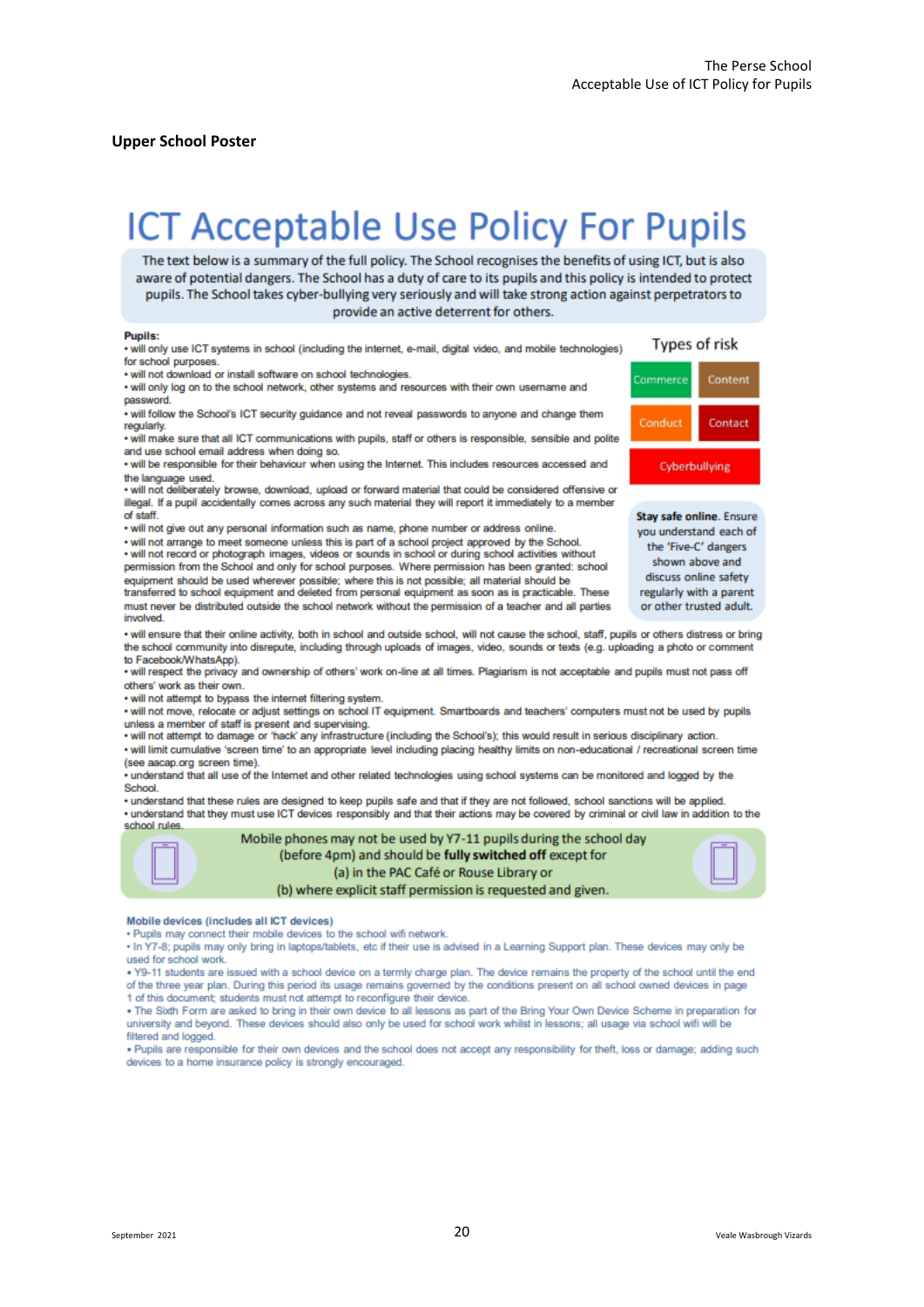#### <span id="page-22-0"></span>**Appendix 6 Online sexual harassment**

- 1 Online sexual harassment means "unwanted conduct of a sexual nature" occurring online.
- 2 The School takes a zero tolerance approach to online sexual harassment and it is never acceptable and it will not be tolerated. The School will treat incidences as a breach of discipline and will deal with them under the School's *Behaviour and Discipline Policy* and also as a safeguarding matter under the School's child protection procedures (see the School's *Safeguarding and Child Protection Policy* and procedures).
- 3 All allegations will be responded to seriously and all victims will be offered appropriate support, regardless of how long it has taken for them to come forward, and kept safe.
- 4 The School will consider online sexual harassment in broad terms, recognising that it can occur between two or more children of any age or sex and through a group of children sexually harassing a single child or group of children.
- 5 It will consider whether incidents of online sexual harassment are standalone, or part of a wider pattern of sexual harassment and / or sexual violence. It may include:
	- 5.1 consensual and non-consensual sharing of indecent images and videos, including nude and semi-nude images and videos and sexual images;
	- 5.2 the sharing of abusive images and pornography to those who do not wish to receive such content;
	- 5.3 sexualised online bullying;
	- 5.4 unwanted sexual comments and messages, including on social media;
	- 5.5 the sending of misogynistic messages; and
	- 5.6 sexual exploitation, coercion or threats.
- 6 If you are concerned that you have been a victim of online sexual harassment, speak to any member of staff for advice.
- 7 When dealing with online sexual harassment staff will follow the *School's Safeguarding and Child Protection Policy* and procedures.
- 8 The Head and staff authorised by them have a statutory power to search pupils / property on school premises. This includes content of mobile phones and other devices if there is reasonable suspicion that a device contains illegal or undesirable material relating to online sexual harassment. The school's search procedures can be found in the School's *Behaviour and Discipline Policy*.